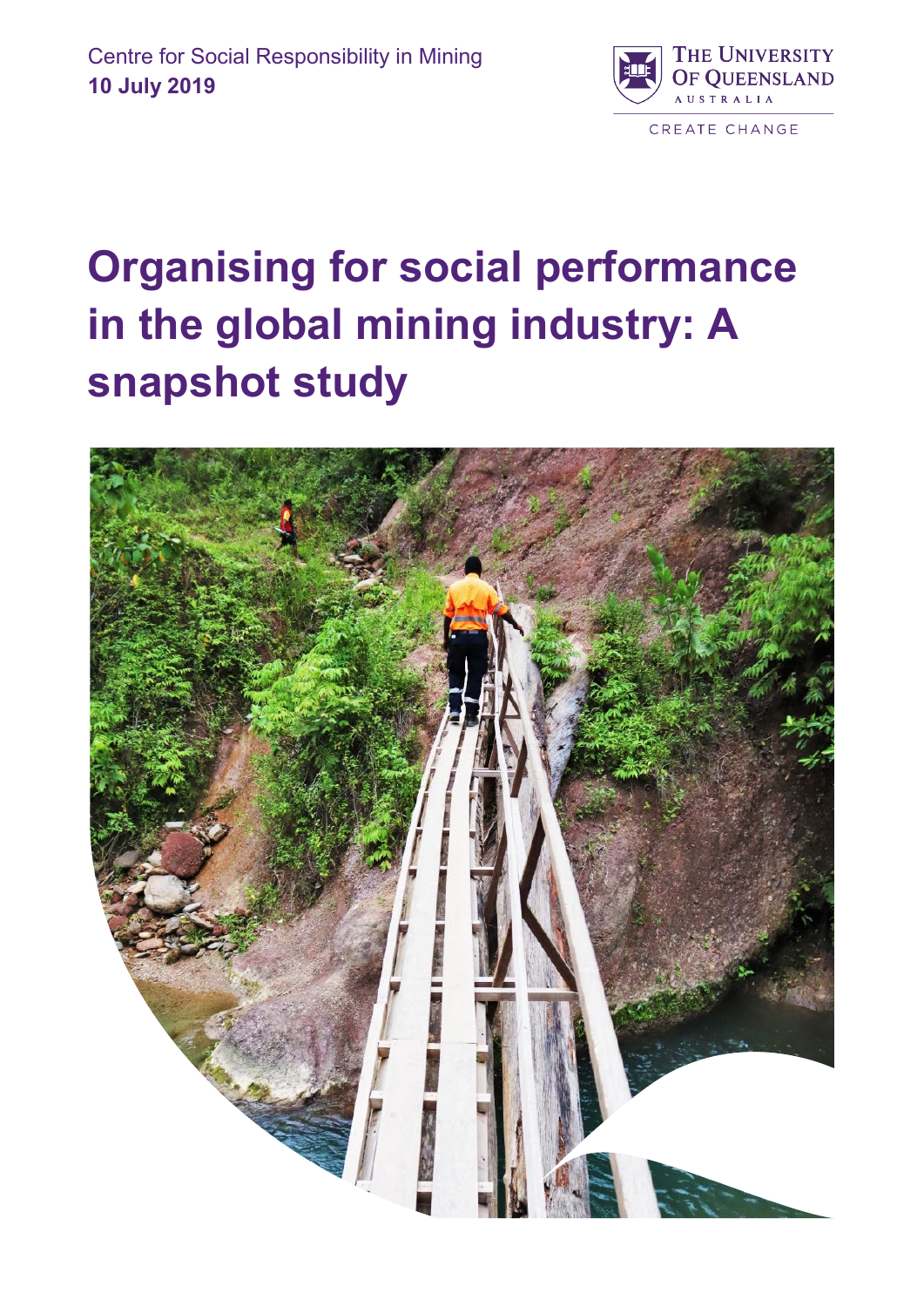

# Authors

Susan Johnston, Strategic Adviser to the SMI

Professor Deanna Kemp, Director, CSRM

Centre for Social Responsibility in Mining (CSRM) Sustainable Minerals Institute (SMI) The University of Queensland, Australia

### Adviser

Professor John Owen, Deputy Director, CSRM

### Acknowledgements

This study was supported by strategic funds made available by Professor Neville Plint, Director of the SMI, and Professor Rick Valenta, Program Leader for the SMI's Complex Orebodies cross-cutting program. We are grateful that company participants made time to speak with Susan Johnston for the purposes of conducting this study, including BHP, MMG, Newcrest and OceanaGold, amongst others. Our thanks also goes to Sarah Mackenzie from CSRM for her coordination and logistical support for the project.

### **Citation**

Johnston. S. and D. Kemp (2019). Communities and social performance in the global mining industry: A snapshot study. Centre for Social Responsibility in Mining, Sustainable Minerals Institute, The University of Queensland: Brisbane.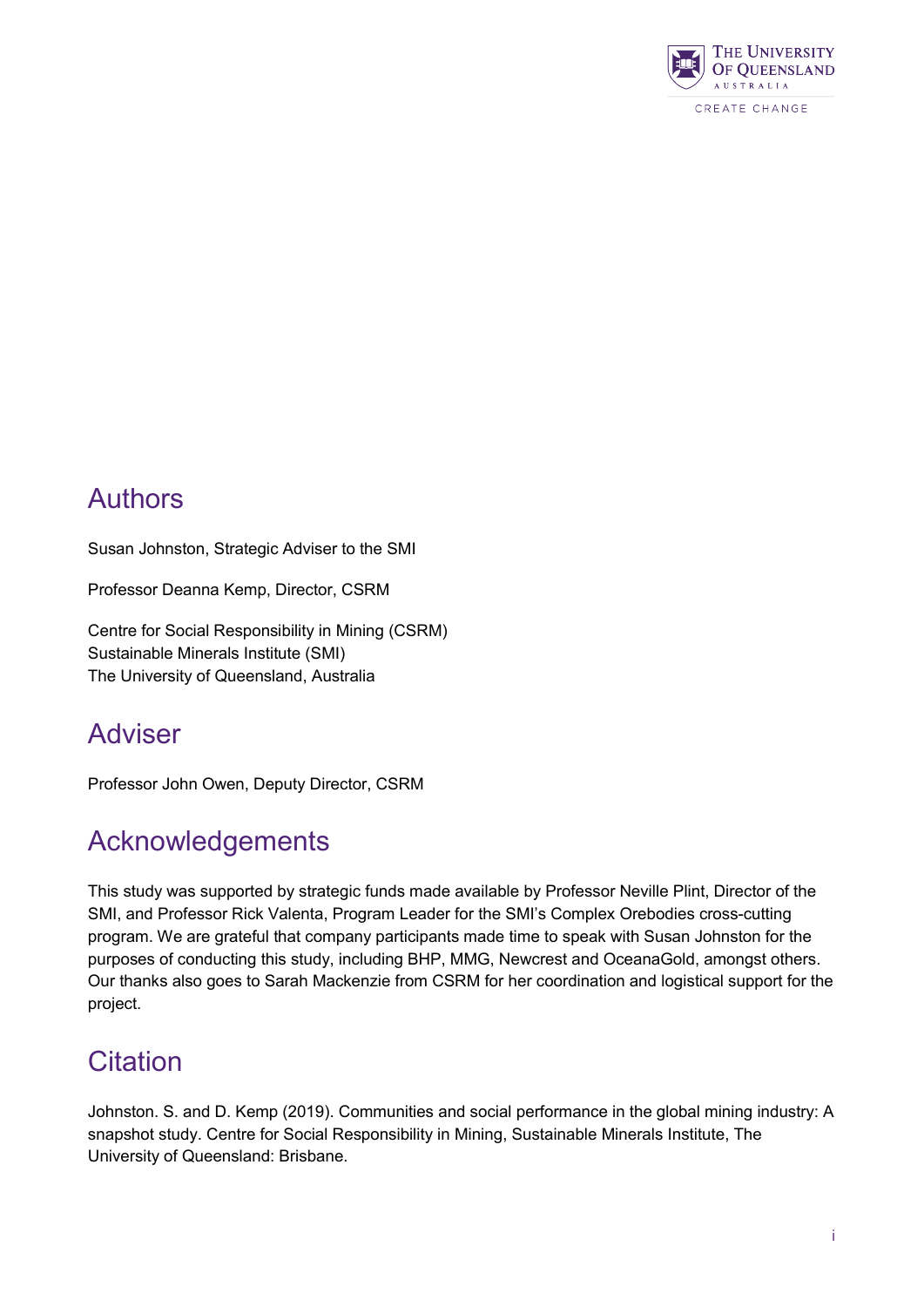

# The University of Queensland

Ranked in the world's top 50<sup>[1](#page-2-0)</sup>, The University of Queensland (UQ) is one of Australia's leading research and teaching institutions. UQ strives for excellence through the creation, preservation, transfer and application of knowledge. For more than a century, we have educated and worked with outstanding people to deliver knowledge leadership for a better world.

# Sustainable Minerals Institute

-

The Sustainable Minerals Institute (SMI) is a world-leading research institute <sup>[2](#page-2-1)</sup> committed to developing knowledge-based solutions to the sustainability challenges of the global resource industry, and to training the next generation of industry and community leaders. The Institute is transdisciplinary, and our work is impartial and rigorous. Our research integrates the expertise of production, environmental and social science specialists to deliver responsible resource development.

# Centre for Social Responsibility in Mining

The Centre for Social Responsibility in Mining (CSRM) focuses on the social, cultural, economic and political challenges that occur when change is brought about by mineral resource extraction. The Centre contributes to industry change through independent research, teaching and by convening and participating in multi-stakeholder dialogue processes. Our team consists of geographers, anthropologists, sociologists, political scientists, economists, development and natural resource specialists.

<span id="page-2-0"></span><sup>1</sup> QS World University Rankings and Performance Ranking of Scientific Papers for World Universities, 2018.

<span id="page-2-1"></span><sup>&</sup>lt;sup>2</sup> The University of Queensland ranks first in the world for mining and mineral engineering, 2018 Shanghai Rankings by subject.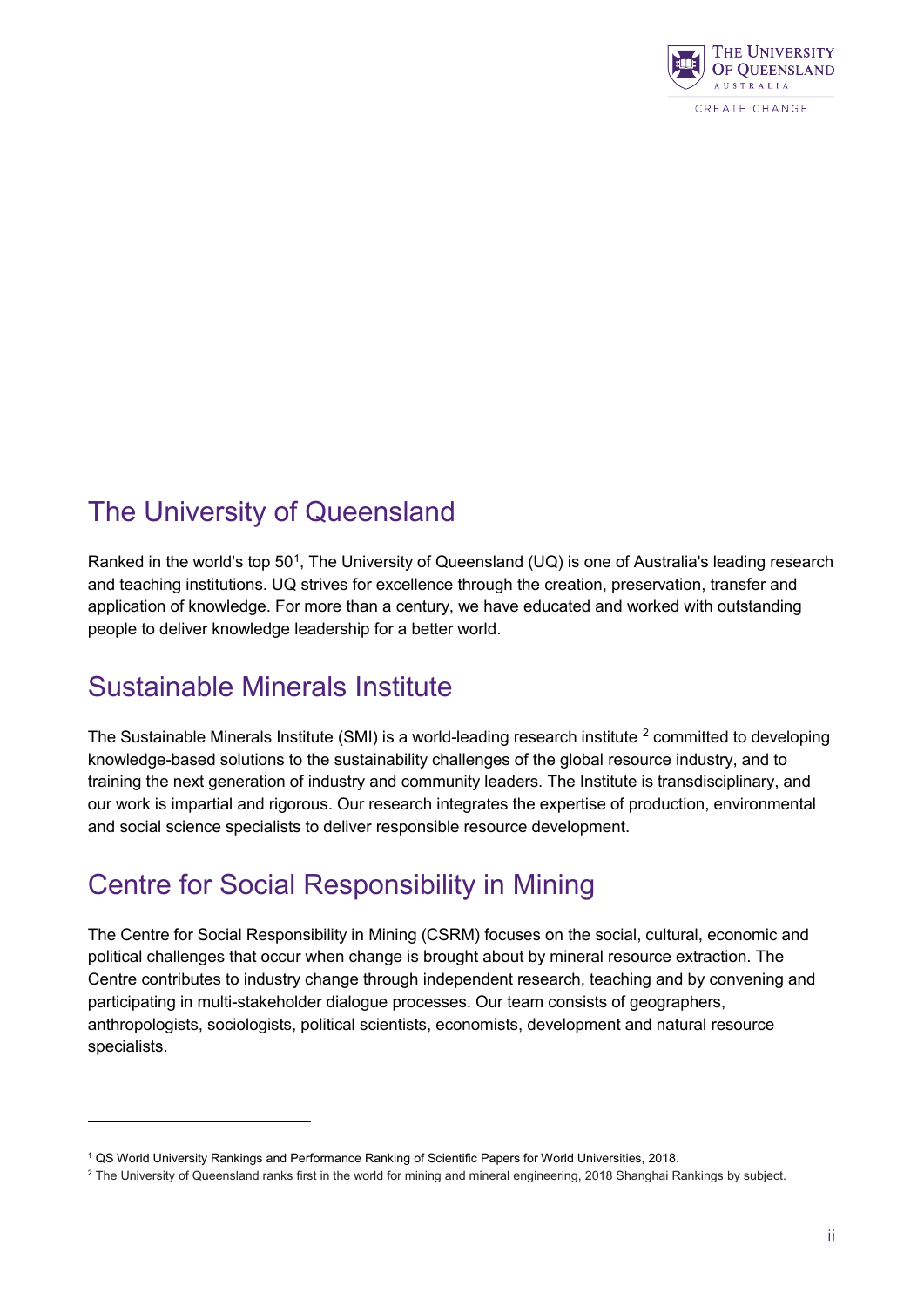

# **Table of Contents**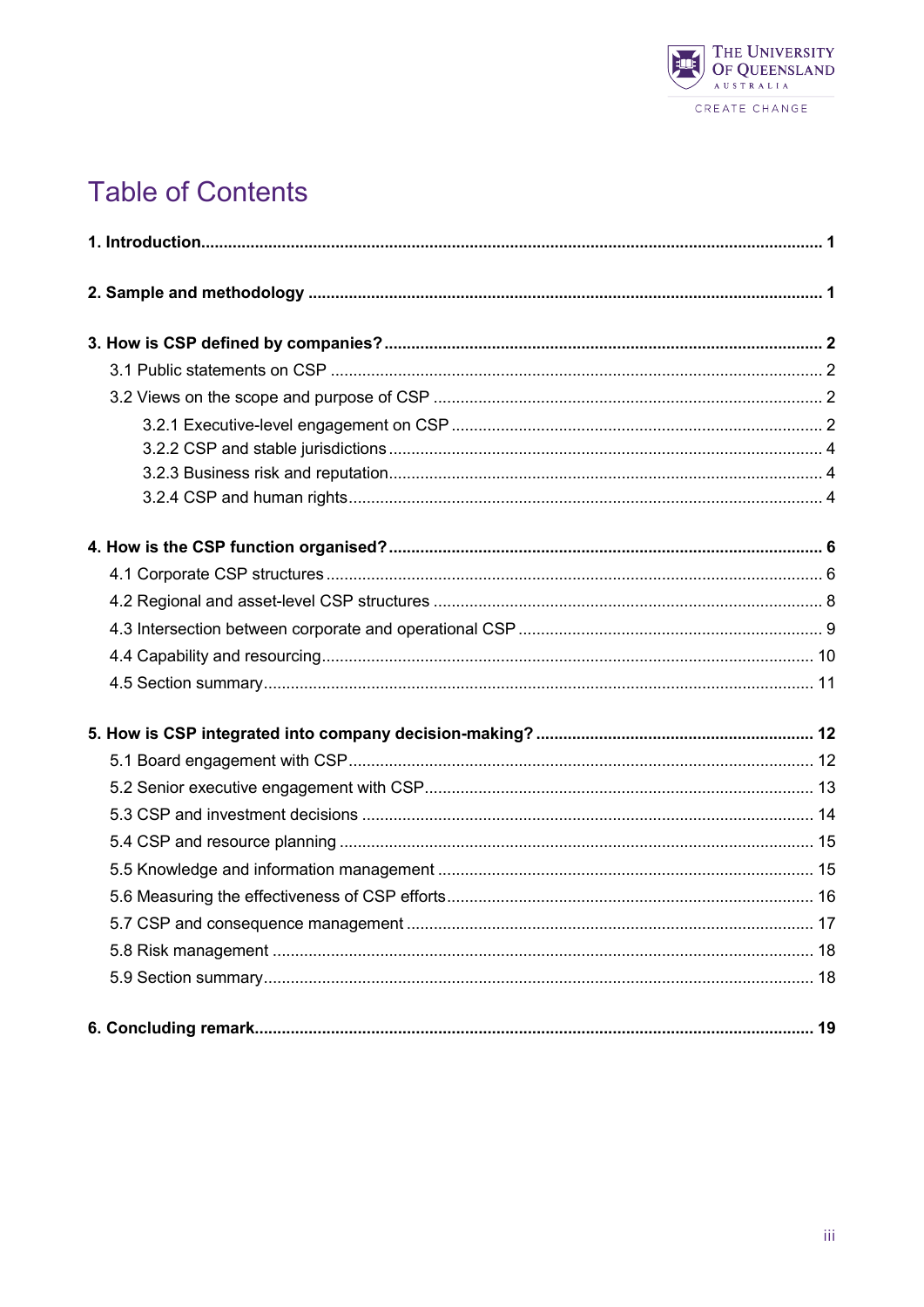

# <span id="page-4-0"></span>1. Introduction

<u>.</u>

Leading mining companies have publicly committed to improving development outcomes for the communities in which they operate. Despite the significance of this commitment, there has been little detailed examination of the scope, nature, and effectiveness of the industry's capability to service it. This paper contributes to addressing this knowledge gap by providing a "snapshot" of how global mining companies are configuring and organising for communities and social performance (herein referred to as "CSP"). $^3$  $^3$ 

The study focuses on a sample of 10 global mining companies, nine of which are members of the ICMM and most of which are either members of the Minerals Council of Australia (MCA) and/or the Mining Association of Canada (MAC). The focus of the study was to explore how CSP is: (i) delineated, (ii) organised and (iii) integrated into corporate and other business structures and processes. After describing our sample and methodology, we address each of these topic areas in turn.

# <span id="page-4-1"></span>2. Sample and methodology

The paper draws on insights from semi-structured interviews and document reviews conducted by the first-listed author. Interviews were conducted following a rapid review of website information and each organisation's annual and sustainability reports. High-level publicly stated CSP aims, and descriptions of the scope and nature of CSP activities provided a reference point for each interview. The study did not assess or test the efficacy of CSP activities in practice at the project or operational level.

Thirteen senior corporate representatives with responsibilities for CSP from the 10 participating companies were interviewed. All interviews were conducted on a confidential basis. While quotes are included in this report, they are not attributed to individuals or otherwise identifiable. Several participating companies provided supplementary internal documentation on their CSP activities on a commercial-in-confidence basis. This information has been used to support our analysis but is not referred to in this report.

All interviewee comments and documentation were considered in the context of international frameworks, including the International Finance Corporation's (IFC) Performance Standards on Environmental and Social Sustainability, the United Nation's Guiding Principles on Business and Human Rights (UNGPs), the Voluntary Principles on Security and Human Rights (VPSHR), and the International Council on Mining and Metals (ICMM) Sustainable Development Principles and Performance Expectations.

<span id="page-4-2"></span><sup>&</sup>lt;sup>3</sup> Companies use a range of terms for this functional domain, including "community relations", "social performance", and "asset-level CSR". This term was reflected back to the lead interviewer in discussions with research participants, even though not all companies utilise this term. We have retained the use of CSP in the quotes for this reason.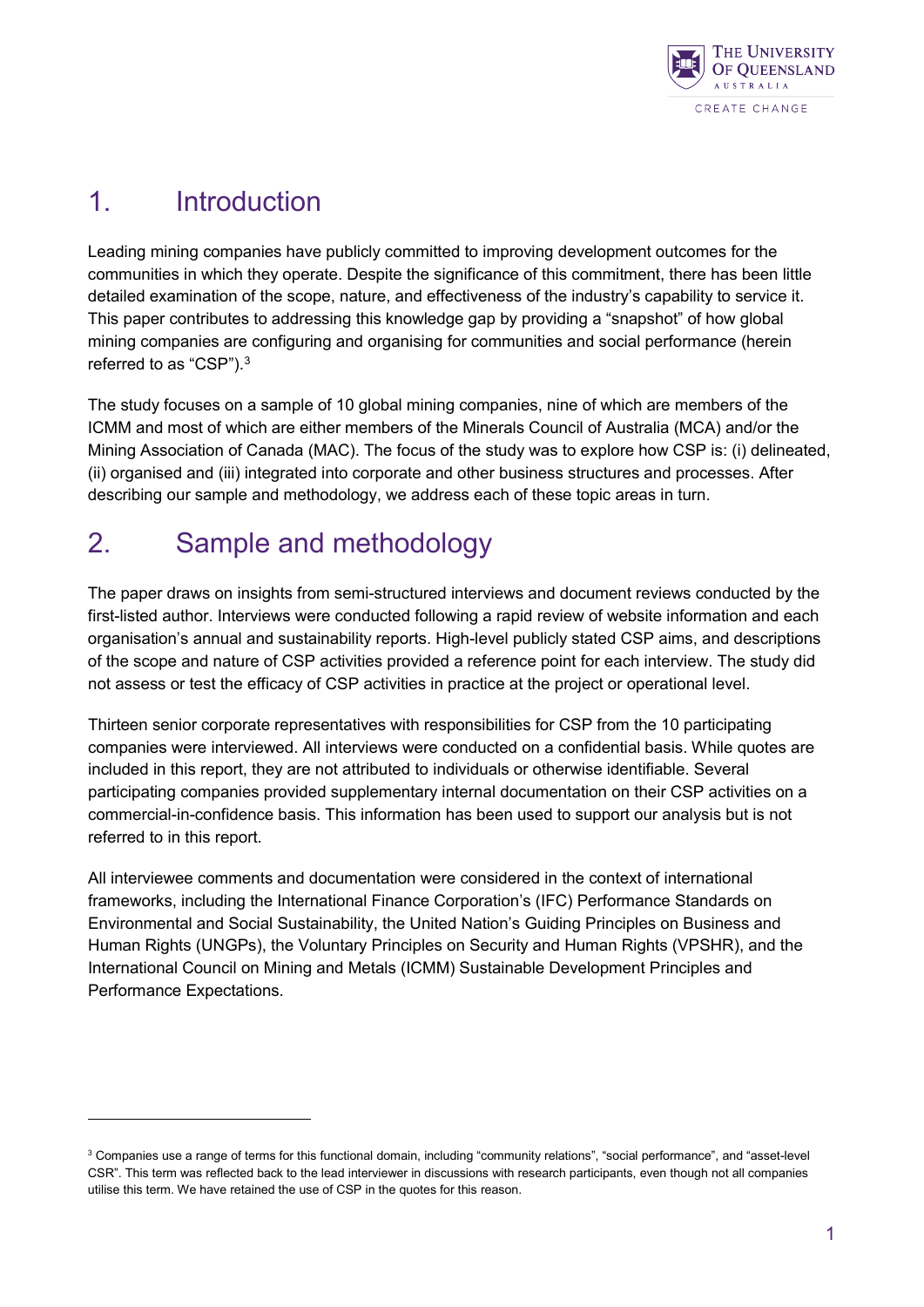

# <span id="page-5-0"></span>3. How is CSP defined by companies?

In undertaking this study, we were conscious of identifying how companies define CSP. How an organisation defines the purpose, desired outcomes, and scope, of any area of activity has consequences for how that work is delivered in practice. Accordingly, we sought to ascertain the extent to which, within each participating company, there is a clear, shared, understanding of the purpose of CSP that is reflected within the corporate policy architecture. While we reviewed each company's public statements about CSP, we concentrated on obtaining interviewee perspectives as to how CSP was delineated in practical terms within their companies.

#### <span id="page-5-1"></span>3.1 Public statements on CSP

Almost all of our participating companies publicly aspire to create 'mutually beneficial relationships' with communities, leave a 'positive legacy', and 'build resilience' within local populations. These high-level aims go beyond the narrow goal of building relationships with communities for the purpose of facilitating project approval, permitting, and production. Companies typically position their mining operations as a 'partnership' with communities, stating that this approach has the potential to add significant value to the business.

Half of our participating companies publicly emphasise the importance of avoiding, minimising, and managing risks to communities. Two companies go further, highlighting the potential for adverse social impacts to diminish, or even negate, any social value to be derived from mining operations. Overall, however, commitments to "do no harm" to external stakeholders are not as upfront in public policy commitments as the more aspirational statements and, in most cases, are nested in lower order policy documents, or commitments to third-party policy frameworks, such as the UNGPs.

#### <span id="page-5-2"></span>3.2 Views on the scope and purpose of CSP

Interviews indicate that, in a large majority of our participating companies, the ultimate purpose of CSP is not explicitly defined, and that the scope of CSP activities on the ground, in practice, are more limited than corporate commitments and aspirational statements suggest. The first section below provides interviewee perspectives on executive-level engagement on CSP. Interviewee perspectives on CSP in stable jurisdictions, the relationship between CSP and company reputation and, likewise, the relationship between CSP and human rights, are also described.

#### <span id="page-5-3"></span>3.2.1 Executive-level engagement on CSP

Interviewees indicated that their boards and executive leadership teams (ELTs) were motivated to make a positive contribution to society and to promote their publicly stated social aspirations. However, most boards and ELTs had not worked through what this practically involves from a strategic, structural or resourcing perspective. Interviewees explained that boards and ELTs are not close enough to decisions that are having a material and long-term effect on CSP. Critical CSP decisions that are material to the long term goals of the business are not always elevated to this group.

In almost all cases, boards and ELTs did not have a robust mechanism for determining how they might understand the extent to which their company's CSP aspirations, as distinct from their CSP activities, are being achieved. As one interviewee indicated, 'deciding to improve lives is relatively easy, but determining what scenarios do or don't constitute a fundamental improvement is vastly less so'.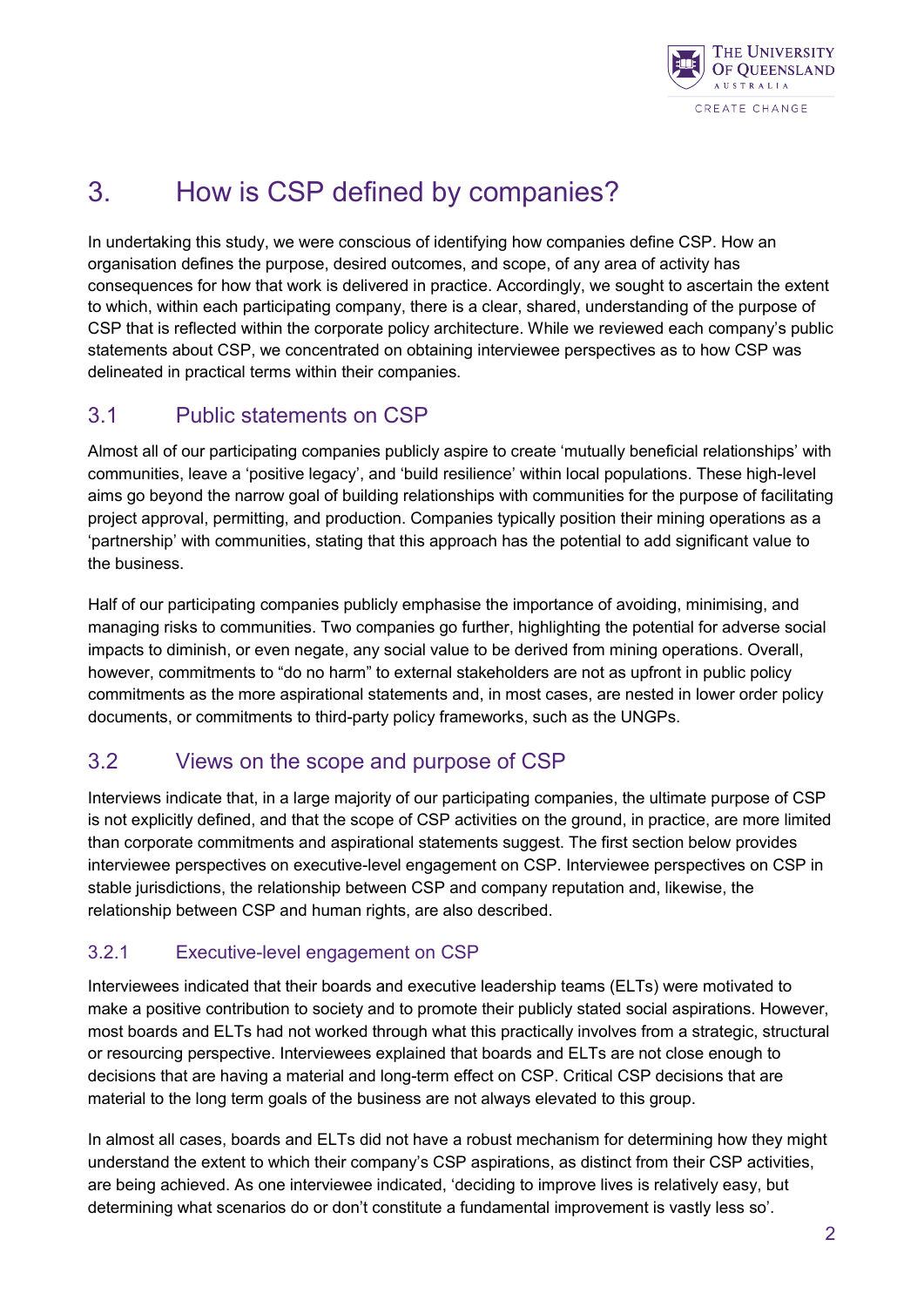

Interviewees commonly described a corporate willingness to invest discretionary funds in social projects, to offer local employment opportunities, and to purchase goods locally. These were seen as activities that would directly contribute to positive community outcomes. However, most interviewees indicated that the scope of what would constitute a successful company effort to build a positive local legacy remained unclear. Likewise, while around one third of our interviewees reported that their boards and ELTs understood the importance of avoiding or minimising harm to communities, the interplay between this responsibility, and other more aspirational goals had not been well articulated.

Interviewees indicated that at board and ELT level, debate about the scope and purpose of company CSP efforts was in its infancy. The following quotes from interviewees reinforce this point:

- 'The agenda at board level is not constructed around an ongoing discussion of what CSP means, but there is an intention to do this.'
- 'The board chair is focussed on working out what we are really trying to do, but this is a conversation which is just starting. He is asking how our business strategy aligns with our public strategy. What is our net positive people contribution?'
- 'I am not aware of the board having deep or detailed discussions about the longer-term targets or purpose of the [CSP] function.'
- 'At Exco level, there are discussions about what CSP means. Understanding of CSP at senior levels is very patchy.'
- 'They agree the purpose of mining is to make a difference in peoples' lives. But I'm not sure where they'd come out if there was a tough practical issue.'
- 'The meaty, detailed debates about purpose are going on at a lower level.'
- 'Still no clarity at senior executive level on what [the company] is really trying to achieve in the social performance space.'
- 'Conversations about the purpose of the function happen at both the function and the executive level, but we need to get them to connect.'

More than half of our interviewees commented that, in the absence of executive level agreement on the purpose of CSP; individual leaders within the organisational hierarchy had been left to define the purpose themselves. This had resulted in significantly varied interpretations within organisational units:

- $\bullet$  'In one part of the business, the view is that social performance is there to fight fires  $$ to keep the noise down enough to do business; which is a total contrast to how it is seen in other areas.'
- 'In some areas it [CSP] is not seen as being that important.'
- 'A lot of the variation comes from senior leadership. Leaders are shaped by their own experiences.'

One interviewee commented that board and ELT discussions about CSP needed to shift from shortterm risk-to-business reactions, to incorporate a risk-to-community and more purpose-based approach before advances towards aspirational goals could be made.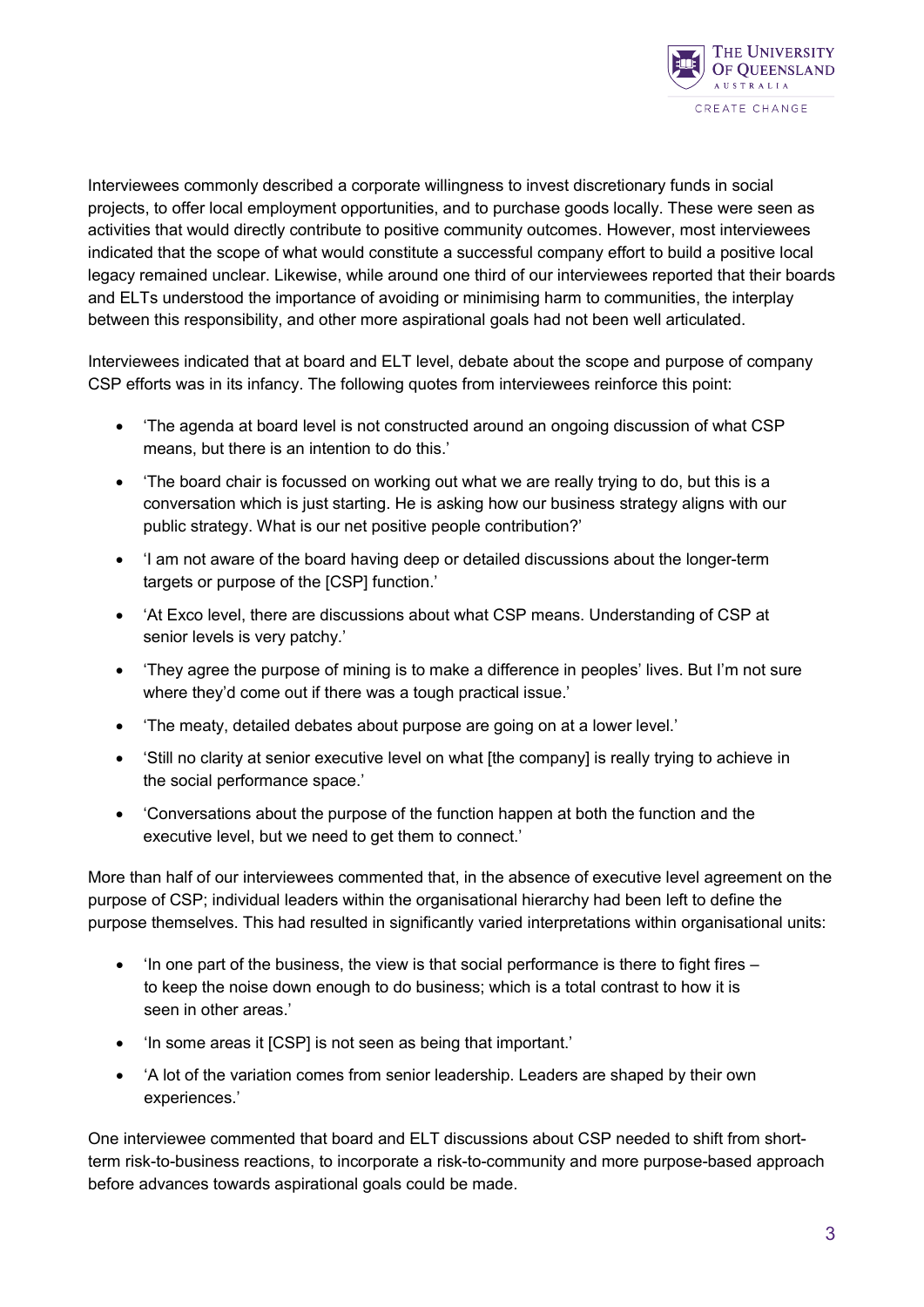

#### <span id="page-7-0"></span>3.2.2 CSP and stable jurisdictions

Several interviewees indicated that the role of CSP within 'stable jurisdictions' had yet to be resolved at board and ELT levels.[4](#page-7-3) Interviewees suggested that there was a working assumption that in localities where governments were able to deliver a suite of public services, and where communities had access to legal recourse, the business case for going beyond 'basic' CSP activities was not strong. Board and ELT support for activities which aim to minimise opposition to project approvals, secure community support for projects and provide local employment and business opportunities, was strong regardless of region. However, where the jurisdiction was considered to be 'comparatively unproblematic', attempts to articulate a comprehensive approach to CSP had not been positively received:

- 'In Australia there is a real sense that we don't need a social performance function.'
- 'One of the biggest challenges is defining social performance in stable jurisdictions.'
- 'There is a board and executive perception that the Australian sites are very different [...]. There is a false confidence that these sites are low on social risk, and low on the need for investment.'
- 'The sales job [on the importance of CSP] is easier in jurisdictions like South America and Africa.'
- 'The Australian business just doesn't see social performance as being relevant.'

#### <span id="page-7-1"></span>3.2.3 Business risk and reputation

All interviewees described the role that CSP played in minimising risks to the business, and in protecting and enhancing company reputation. However, while two-thirds of our interviewees noted that their organisations were endeavouring to focus on both risk to the business and risk to people; others observed that, in practice, in their companies risks to projects and company reputation were the predominant drivers behind CSP activities. One interviewee indicated, for example, that despite their company's public statements, operational leaders still considered CSP, and the CSP function itself, as 'a tool for making the problems go away'. Another observed that CSP work was valued because it 'kept governments onside'. These interviewees noted that an overly dominant focus on risks to the business would not only make their organisations' aspirational goals unachievable, but also leave their companies exposed in terms of meeting their international obligations. Almost all of our interviewees recognised that an overwhelming emphasis on business risk was likely to leave many risks to communities unidentified, unmitigated, and unaddressed. In other words, businesses taking this approach will remain 'blind' to many outbound social risks.

#### <span id="page-7-2"></span>3.2.4 CSP and human rights

-

Around one third of our interviewees highlighted what they saw as an artificial separation of company approaches to CSP and human rights. Segregation of these areas, both conceptually and structurally, had resulted in what one interviewee described as a 'very peculiar divorce' where social impacts are understood and managed separately to human rights impacts, and where 'knowledge is not shared'.

<span id="page-7-3"></span><sup>&</sup>lt;sup>4</sup> Stable jurisdictions was a term used to refer to those countries or regions with strong forms of resource governance, and where there are low levels of conflict, corruption and poverty.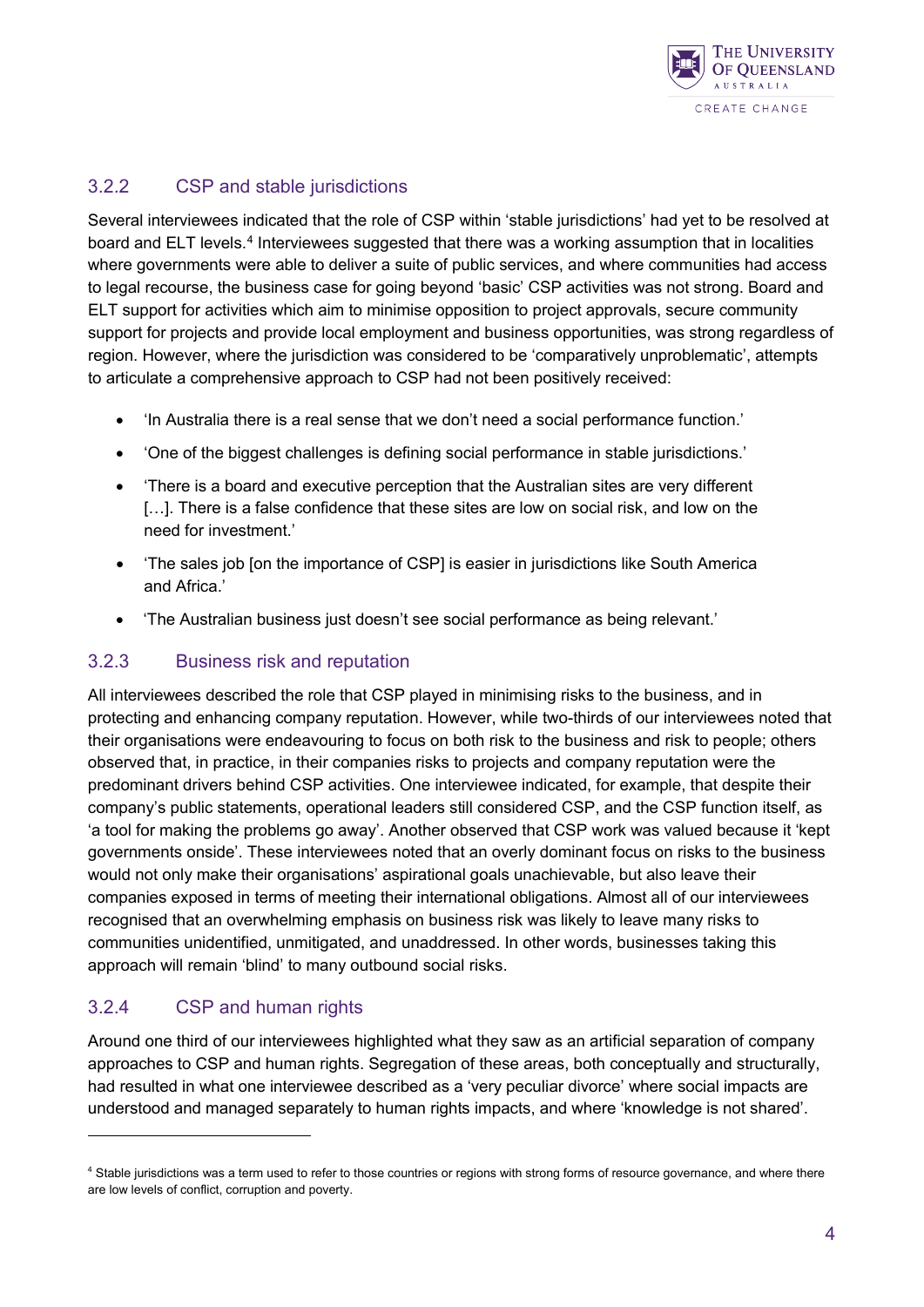

Two interviewees described circumstances where intensive company awareness raising and training on human rights obligations, had resulted in the purposes and desired outcomes of human rights-related activities being more fully delineated than CSP. Interviewees indicated that there was a need for internal discussion about the relationship between CSP and human rights if company aspirational goals were to be achieved.

#### 3.3 Section summary

Interviewees suggest that the achievement of CSP goals is currently impaired by limitations in thinking about the scope and purpose of CSP. In our view, lack of clarity at the most senior levels within companies will hamper performance. There is value in fostering board and ELT level discussion on:

- the role and function of CSP in stable jurisdictions
- obligations to understand risk to communities, and to avoid and minimise harm to people as a base-level commitment
- the relationship between CSP and human rights.

<span id="page-8-0"></span>It may be instructive to consider the ways in which board and ELT engagement with safety improvement have become more substantive in recent years. Boards and ELTs once confined themselves to considering accident statistics, issuing edicts about the need to work safely and avoiding fatalities. Now many discuss, at length, cumulative safety improvement strategies, sequential goals, longer-term pathways, and what the ultimate goal of a 'safe' work environment might look like. Informed debate about the purpose and outcomes of CSP – conducted mindful of international obligations to do no harm – could give greater direction and impetus to existing company CSP efforts.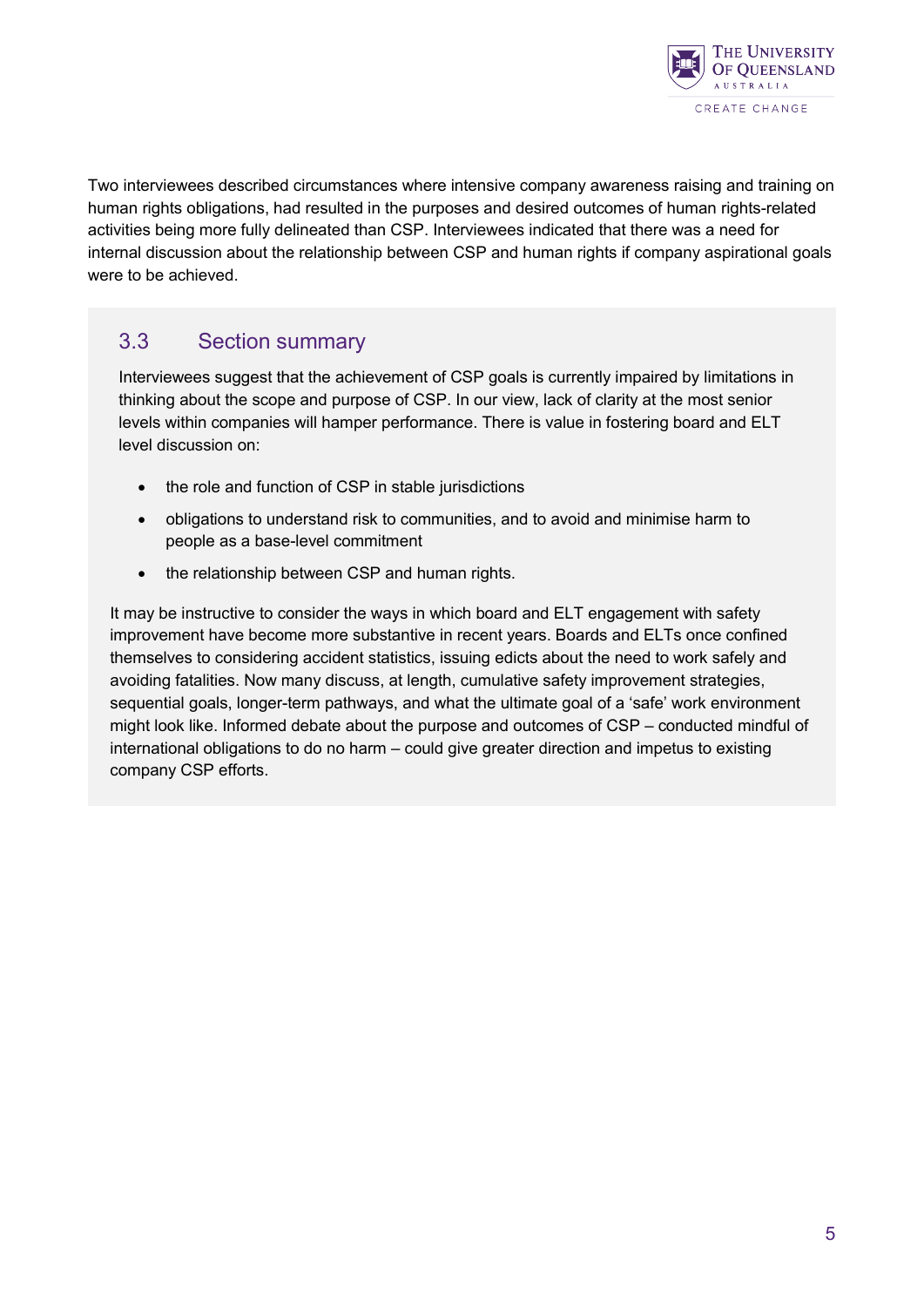

# 4. How is the CSP function organised?

We have previously questioned whether organisational structure impacts the way CSP is conceptualised and operationalised within mining companies. In that context, our interviews were aimed at gaining an enhanced understanding of how the CSP function within companies is configured, and obtaining the views of senior practitioners on current structural arrangements. We inquired about how the function was structured at corporate level, within assets, and in the intersection between corporate and regional or asset-based CSP practitioners. Views about capability and resourcing gaps within the CSP function were also sought.<sup>[5](#page-9-1)</sup>

#### <span id="page-9-0"></span>4.1 Corporate CSP structures

-

As might be expected, given differences in scale and approaches to corporate structures more generally, no single model for organising the CSP function applies across our sample. While there are many variants, we identified three broad types:

| Type 1 | The CSP function is grouped in the first instance with external affairs and/or<br>government relations, and sometimes with communications, and reports to the<br>equivalent of a head of corporate relations, who then reports to the chief<br>executive.                                                                                                                                                                                    |
|--------|----------------------------------------------------------------------------------------------------------------------------------------------------------------------------------------------------------------------------------------------------------------------------------------------------------------------------------------------------------------------------------------------------------------------------------------------|
| Type 2 | CSP is grouped with external affairs, government relations, communications,<br>environment, and sustainability, in the first instance and reports to the equivalent<br>of a head of sustainability and public policy. In some cases, this executive then<br>reports directly to the chief executive; in others there is an additional executive<br>position between the head of sustainability and public policy and the chief<br>executive. |
| Type 3 | CSP is grouped with safety, health, environment, and sustainability, in the first<br>instance, reporting to the equivalent of a head of safety, environment and social<br>performance. In some cases, this executive then reports directly to the chief<br>executive; in others there is an additional executive position between the head of<br>safety, environment and social policy and the chief executive.                              |

Around three quarters of our interviewees worked in organisations with a Type 1 or Type 2 corporate CSP structure. Interviewees whose CSP function was grouped, in the first instance, with external affairs, corporate relations, government relations or equivalent, had varied views as to the efficacy and

<span id="page-9-1"></span><sup>&</sup>lt;sup>5</sup> The interaction of the function with other aspects of each business; and the impact of CSP practice and practitioners within participating mining companies, is dealt with separately.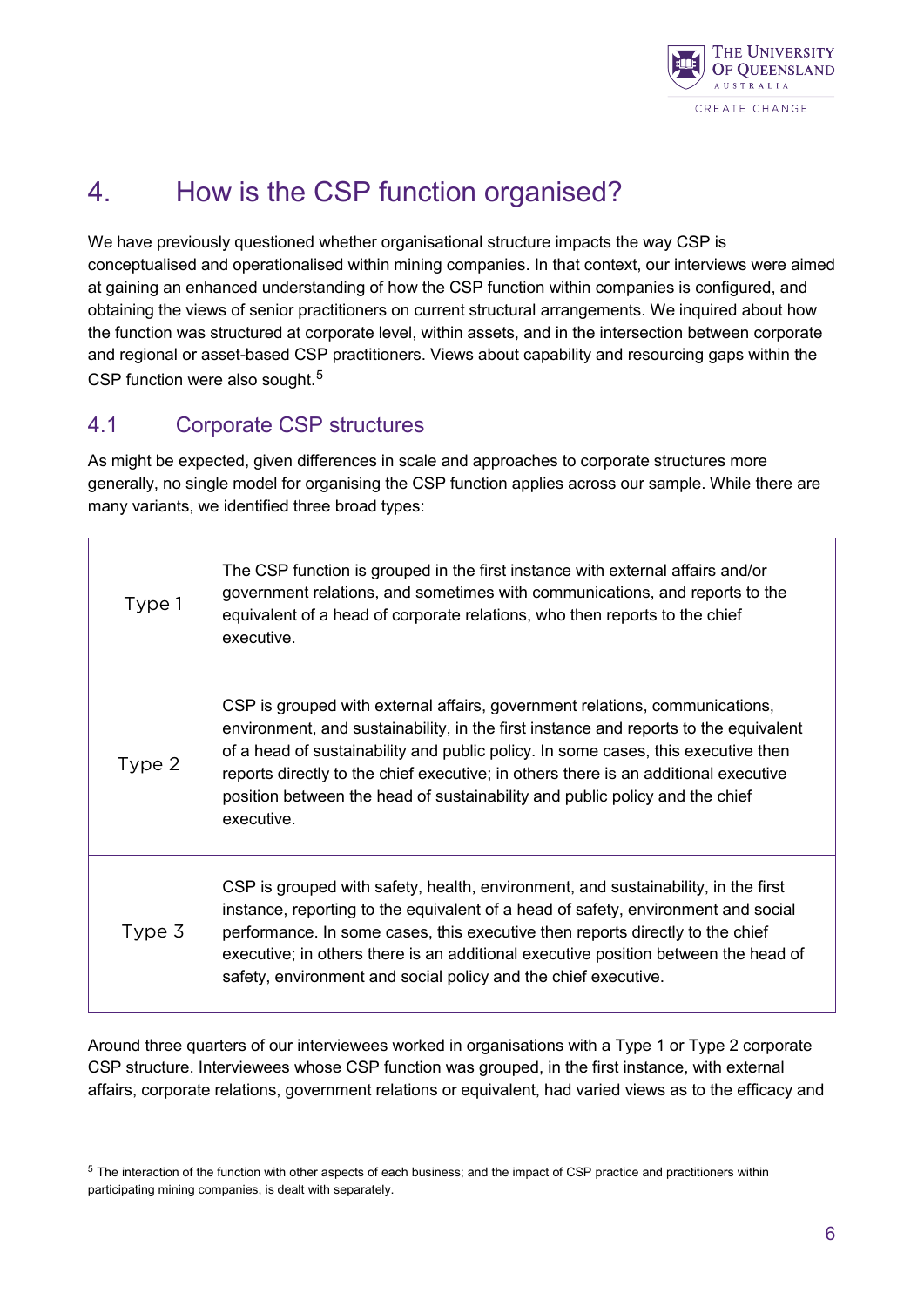

appropriateness of this arrangement. A large majority saw the grouping as unproblematic, suggesting that whatever structural arrangement was in place, effectiveness 'depends very much on the people involved.' It was generally considered important that the executive who the function reported to had sufficient knowledge of CSP matters.

Several interviewees went further to argue that the Type 1 or 2 structural grouping produced benefits for CSP, contrasting those benefits with perceived risks associated with positioning the CSP function with, in particular, health and safety:

- 'The grouping [with public affairs] can be useful because you have a multi-faceted stakeholder group and the aspects are not completely discrete.'
- 'The functions work well together health and safety tends to only focus on the inside of the fence.'
- 'It is right to have the social performance function in corporate relations. When you look at the skills required for social performance they are quite similar core skills about engagement as those required for communications and public relations. Both disciplines are about influencing.'
- 'The current structural arrangement is fine. I prefer this structure to being grouped with HSEC. That's already a very big function. Now I don't have to fight for space.'

For these interviewees, concerns that grouping CSP with external affairs (or equivalent) resulted in the function being overly focussed on corporate reputation, were overstated. Other interviewees indicated that their current functional grouping meant that 'sometimes you can become a little too beholden to the driver of reputation'. In the main, these interviewees were not arguing for a structural change. Rather, interviewees saw a need for greater senior executive consciousness of the differences between external affairs and CSP.

Those interviewees whose organisations grouped CSP with health, safety and environment, in the first instance, expressed apprehension that communities and social performance tended to be relegated to an inferior position given the primacy of company commitment to safety improvement. However, interviewees did not express an accompanying desire for CSP to be grouped with external affairs (or similar). Several interviewees did comment that grouping CSP with health, safety and environment provided a strong link to asset-based management systems in ways that other functional groupings did not.

Overall, interviewees generally saw the structural grouping of the CSP corporate function as having less influence on company approaches than other factors, such as the degree of senior level and executive engagement with CSP, clarity on the purpose of CSP activities, and the effectiveness, or otherwise, of the intersection between the CSP function and the business as a whole. The question of structure, and its influence on CSP performance has not been systematically tested by any of the companies involved in the study.

Around one third of our interviewees did indicate that, at the corporate level, managing overlapping areas of accountability with other functional groups could be frustrating. Interviewees gave examples of community investment decisions being made by another function without reference to CSP. Another interviewee stressed the importance of ensuring that decisions made about mine planning and closure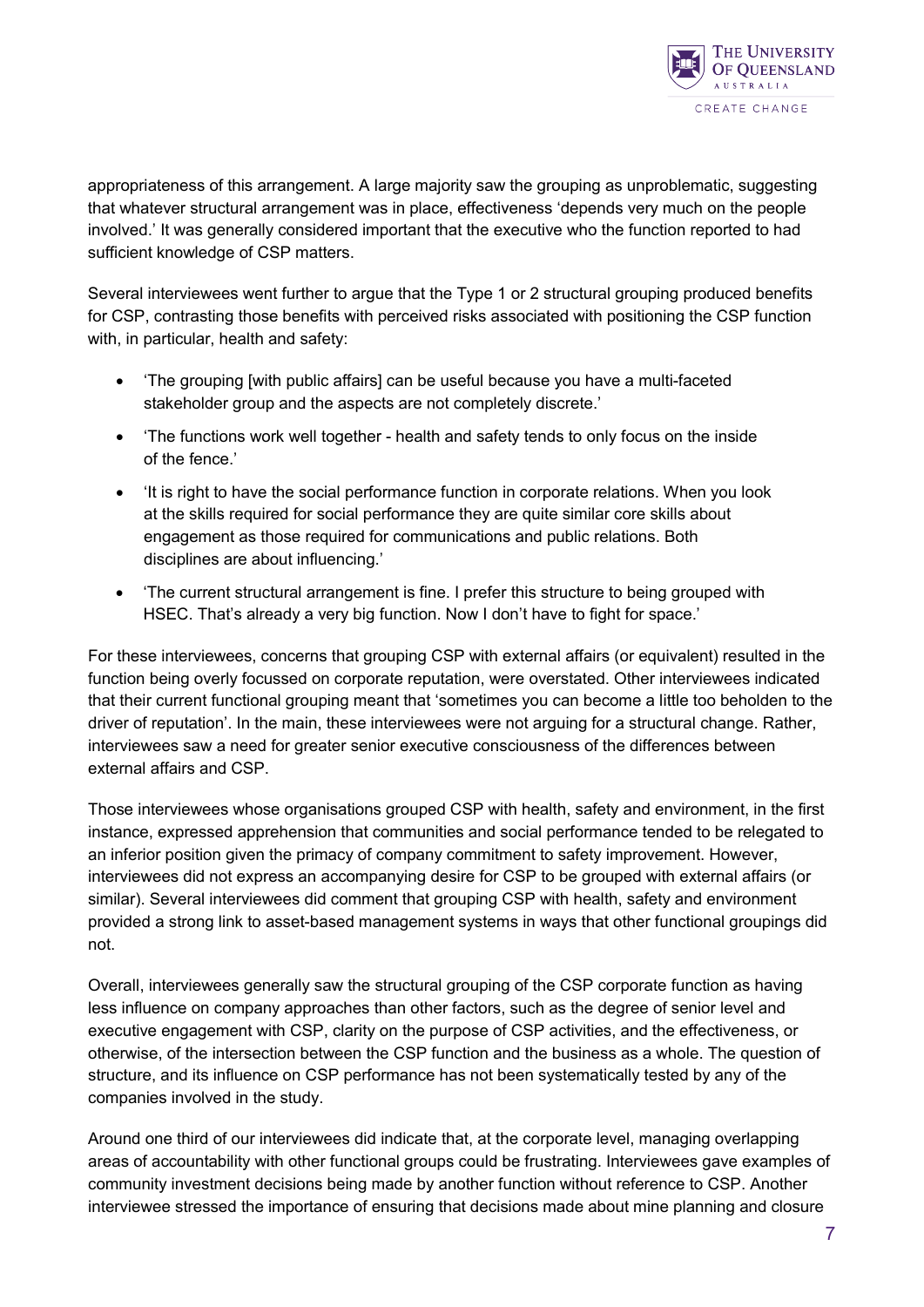

were being made cognisant of CSP issues. These comments reflect the way in which the CSP function interacts with, and influences, the remainder of the business.

Two-thirds of our interviewees observed that the highest-ranking person with direct CSP accountabilities in their company held a less senior position than functional leads for safety, health, environment, government affairs, communications and other functional areas. Most of those interviewees surmised that this was a reflection of the value placed by the organisation on CSP work. Interviewees did not typically see the title or ranking of the functional lead as determinative of their individual level of influence. They did, however, indicate that elevating these roles would send a powerful signal about the significance of CSP.

#### <span id="page-11-0"></span>4.2 Regional and asset-level CSP structures

Regional and asset level CSP structures, and staffing were, by contrast, a greater source of concern for around two-thirds of our interviewees. In several cases, the heads of corporate relations (or equivalent) were accountable for representing CSP issues on regional (or business unit), leadership teams. Interviewees expressed doubt as to the extent to which these individuals materially engaged with CSP. We were advised that regional or business unit executives typically had little to no community-based experience or expertise. It was suggested that 'under-appreciation of the social performance function' could combine with pressure from business unit leaders to produce a primary focus on external affairs, government relations, and communications – at the expense of CSP.

Having said this, one interviewee gave an example of a business unit leader who had intervened to separate CSP accountabilities from external affairs and corporate relations. This produced two different types of advice on community issues at the business unit level. Business unit leaders obtained views about the business impacts on, and needs of, communities from one group; and advice on the reputational and government affairs implications of community issues from another group. This separation was seen as a strategic and a structural strength.

In other instances, asset level CSP practitioners report to site general managers (or equivalent) who, in turn, report through operational heads to regional (or business unit) management teams. Under this structure, operational managers have primary accountability for representing CSP issues within a region or business unit. Interviewees indicated that the effectiveness of this structure was dependent on several factors including the degree to which the asset-level CSP practitioners were able to influence site general managers. Without additional support and input from the functional line, interviewees said that many onsite CSP practitioners in their business struggled to engage site general managers beyond a narrow set of basic topics such as communication and community investment.

Notably, in half of our participating organisations the structuring of the CSP function varied between regions. In one company, for example, the CSP function reports directly to the regional senior executive in Region A; but reports through an additional layer to the regional senior executive in Region B. In several companies, site-based CSP practitioners report directly to site general managers in one region, but report through a manager safety and sustainable development (or equivalent) to site general managers in another region. Interviewees commonly attributed these variations to two factors: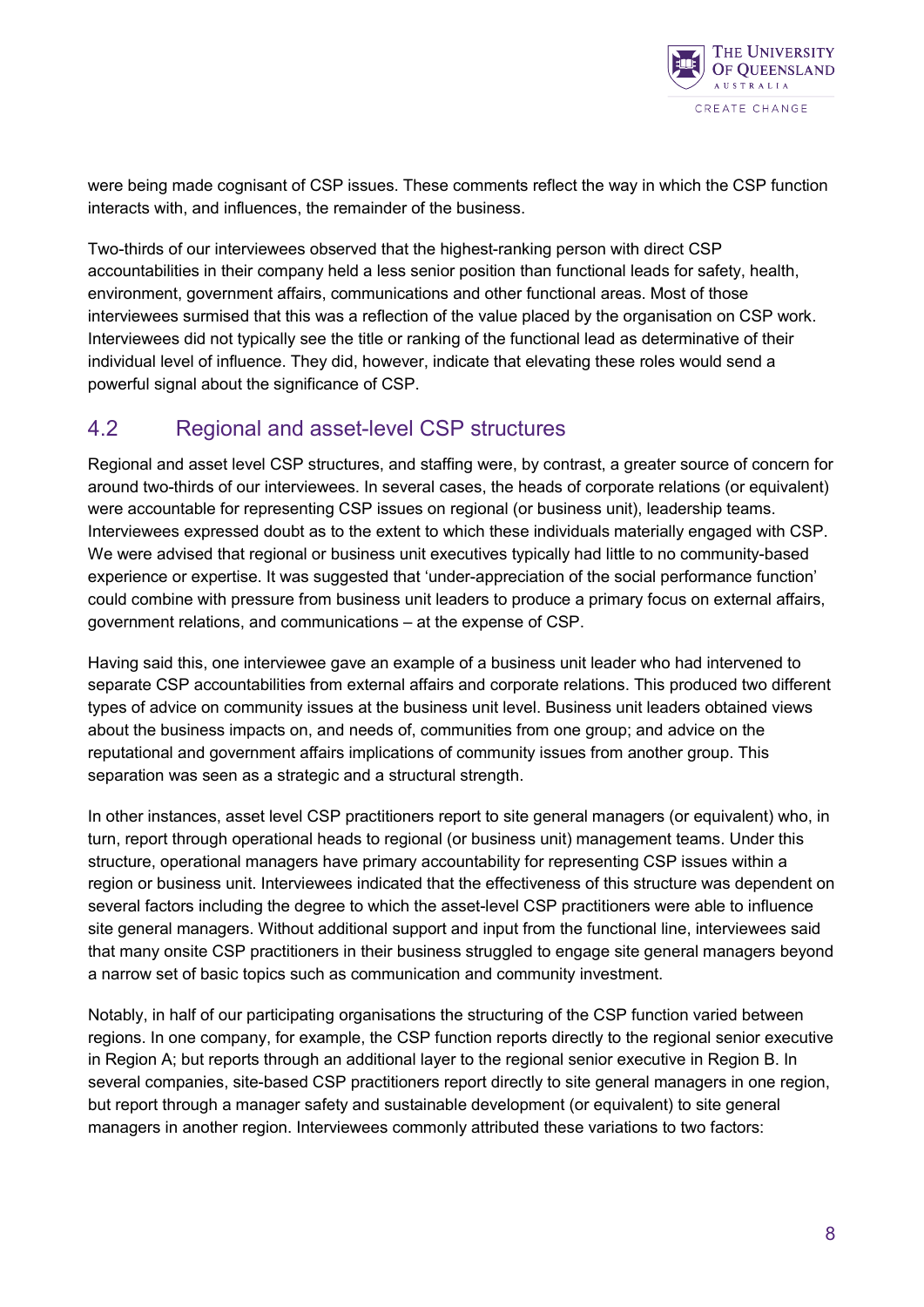

- lesser status being allocated to the CSP function in 'stable jurisdictions' with CSP practitioners in those jurisdictions not having a direct reporting line to either general managers or regional senior executives and/or;
- regional senior executives with less interest in CSP, 'demoting' the CSP function within their regional structure.

Views on regional variation were mixed, with equal numbers of interviewees seeing variation as an appropriate response to differing regional circumstances. Several did, however, express a concern that some decisions about the organisation of the CSP function in particular regions had been made without there being a full appreciation of the social risk profile of the region, or of regional CSP needs and issues. One interviewee indicated that the corporate CSP function was continuing to push the ELT and board to mandate consistent regional and site-based CSP reporting lines. Thus far, while there was some ELT support in this company, there remained an unwillingness to disrupt the status quo, or override the authority of regional leaders on this matter.

#### <span id="page-12-0"></span>4.3 Intersection between corporate and operational CSP

Most interviewees indicated that the intersection between corporate, regional and asset level CSP required clarification. Around a third of all interviewees described restructures that had left practitioners at regional and corporate level unclear as to their individual responsibilities and accountabilities. The creation of 'floating' roles was described as exacerbating this lack of clarity, and undermining individual practitioner and organisational effectiveness. More generally, the extent to which corporate CSP functions had permission to influence the work of regional or asset-based functions was described as 'a matter for ongoing negotiation'. Practitioners tended to use their personal power to influence business processes, rather than their authority being formalised within organisational arrangements.

Most companies had debated, and sometimes previously utilised, structures where asset and regional CSP practitioners reported directly to the corporate CSP function. On the basis that CSP needed to be integrated within the operational business at the asset and regional level, almost all companies had rejected this structural arrangement. It was determined that requiring CSP practitioners to report to site general managers was both consistent with the need for general managers to understand and engage with CSP issues, and necessary if general managers were to be assessed on their site's CSP performance. Reporting into site general managers was also seen as enhancing the likelihood that CSP practitioners themselves would be 'more practical, and less theoretical' in their approach, with greater knowledge of the business of mining. In several cases, structuring of the CSP function reflected approaches to other corporate functions. Where business units are deemed to be fully accountable for all aspects of performance, all corporate functions are formally cast in an advisory-only role.

Nevertheless, in at least some instances, there seemed to be a need for more explicit and detailed thinking about the intersection between the corporate and business unit, or asset, CSP roles and the consequences of the structural arrangements that are in place. A situation in which corporate CSP specialists are 'invited' to participated in major asset level decisions, as and when deemed appropriate by business units, may require a significantly higher level of business unit CSP capability than a structure in which the corporate function provides advice, guidance and support. Interviewees suggest that, in some companies, changes to operating models that have limited the role of the corporate CSP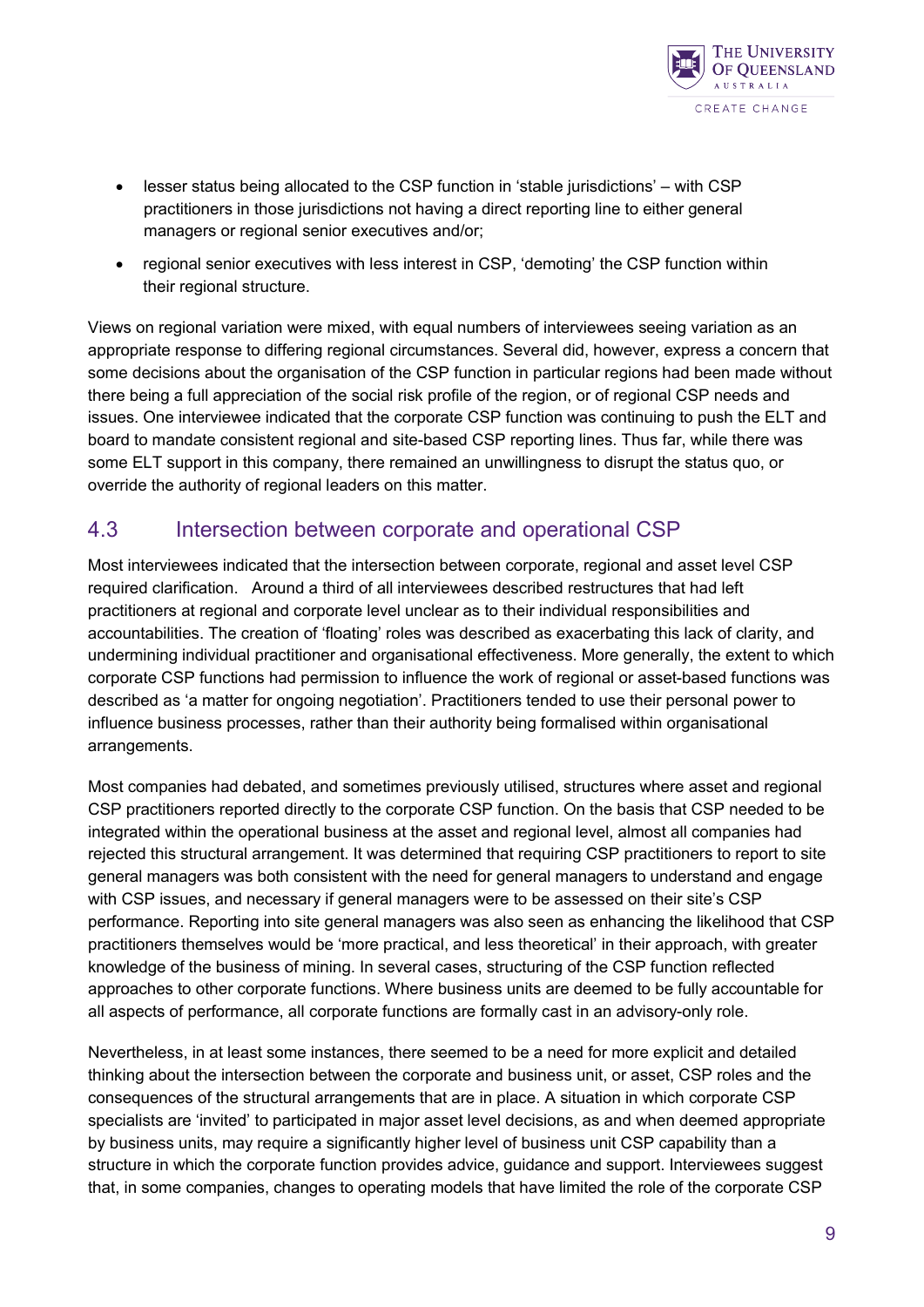

function have not been accompanied by any evaluation of the consequential impacts for business unit, or site-based CSP capacity building or resourcing.

Several interviewees indicated that they had initiated various 'forums' across the business in an endeavour to share knowledge and experience, and build regional or asset level CSP capability. Views on the effectiveness of these measures were mixed. While interviewees commonly described CSP practitioners reacting positively to cross-business working groups and video conferences on the basis that they felt less professionally isolated, there was acknowledgement that these processes were not a substitute for either structural change, or substantive capacity building.

#### <span id="page-13-0"></span>4.4 Capability and resourcing

Regardless of how the CSP function was structured, more than three-quarters of all interviewees indicated that there was a need to build the level of understanding of CSP issues amongst senior and operational executives. Notably, in all but one instance, the most senior person reporting to the chief executive officer (CEO) on CSP issues had no expertise or grounded experience in the functional area. While most interviewees indicated that this was not routinely a cause for concern if there was a willingness to listen to briefings and advice, there was a view that the effectiveness of senior representatives would be enhanced if they had a deeper appreciation of the technical aspects of the CSP function.

More broadly, interviewees indicated that senior executives generally have an overly simplistic view of CSP, with many not appreciating, for example, the importance of understanding the complex nature of their external operating context, and social impacts over the mine life and beyond. As one interviewee indicated, without this appreciation, 'there is always a risk [that] key points won't get through.' Interviewees indicated that operational leads at all levels often struggled to deal with the "intangible" or qualitative aspects of CSP. In the absence of any requirement to the contrary, some operational executives 'reduce CSP down to numbers of positive press reports, grievances, and protests'.

More than half of all interviewees flagged gaps in capability within the CSP function itself. Several stressed that CSP practitioners at all levels needed to be better skilled at communicating the need for CSP work, and at influencing operational colleagues and colleagues in other disciplinary areas. One interviewee emphasised a need for more practitioners with 'charismatic authenticity' who were able to have 'hard conversations' with internal stakeholders. Another noted that CSP practitioners needed both the capability, and the time, to 'coach' operational staff on 'what "good" looks like in the community and human rights space'. One interviewee also indicated that senior CSP practitioners needed to develop leadership skills so that they were in a better position to lead change.

Around one third of all interviewees identified gaps in the "technical" capability of the CSP function:

- 'We need a greater ability to conduct studies and [translate findings into] planning.'
- 'We are under-resourced to understand impacts on vulnerable groups. Our impact management lens needs to evolve.'
- 'There is absolutely a technical capacity gap, in the data space, both in knowing what data to collect, and in how it is analysed and utilised.'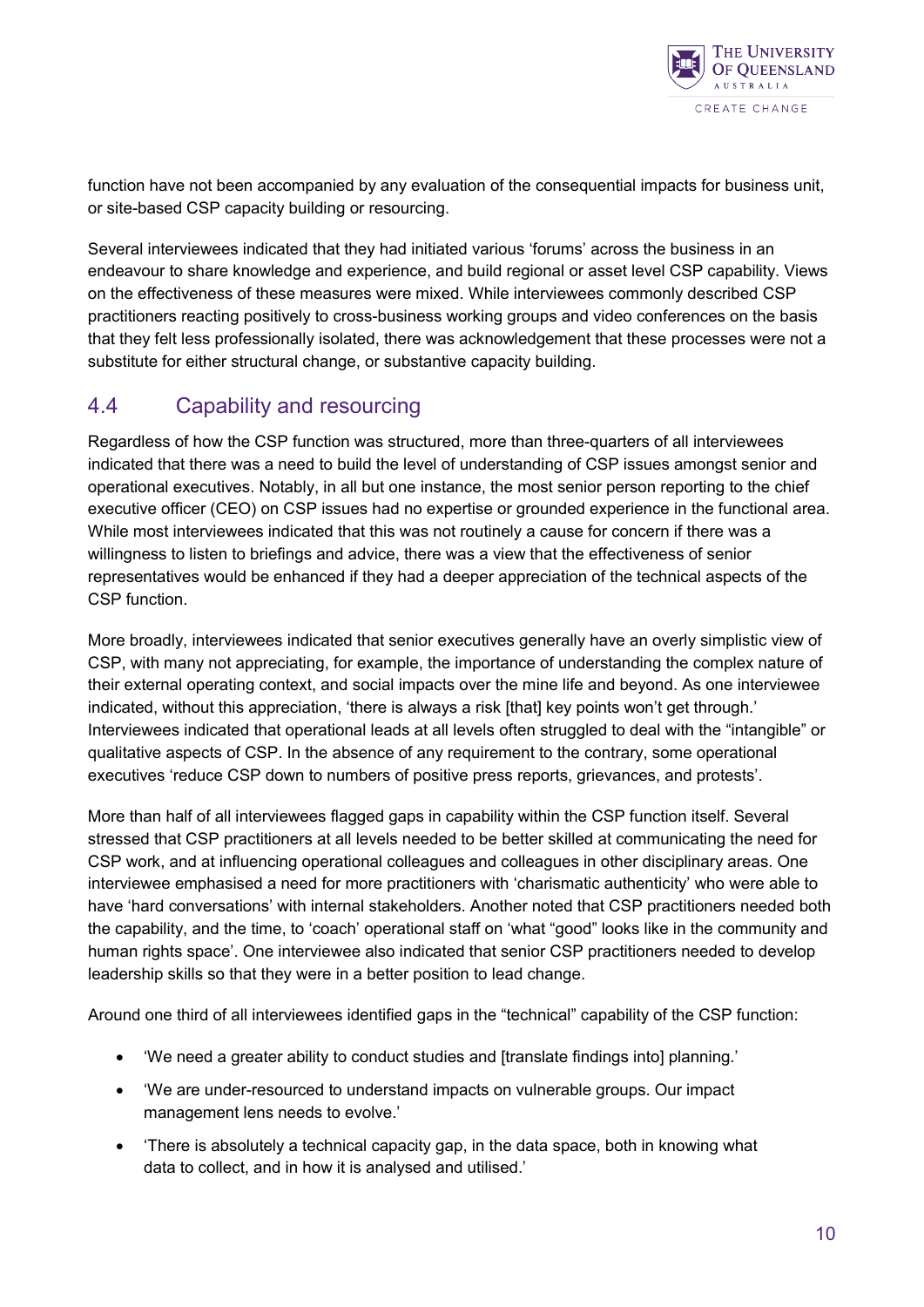

 'There is not a high level of skills in social performance. We don't have minimum standards of competency at present. We do have a focus on upskilling.'

Our interviews also revealed that, for some companies, the tendency to see CSP as being less relevant in stable jurisdictions, has led to capability gaps in those jurisdictions. One interviewee indicated that it was the case that at some sites CSP tasks were being conducted by staff as an add-on to their 'normal' (i.e. non-CSP) duties. It was suggested that there would be value in establishing minimum standards of competency for site based, front-line CSP practitioners, with the view that this would enhance both the quality of the CSP work undertaken, and the likelihood that operational managers would respect that work.

#### <span id="page-14-0"></span>4.5 Section summary

Interviewees indicated that, in most companies, there are structural and resourcing issues to be addressed if CSP functions are to perform more effectively, and if company CSP aspirations are to be more fully achieved. Several suggested, however, that it is important not to view structure and resourcing in simplistic terms. In our view, there are gains to be made by streamlining, and clarifying the structural intersections between corporate, regional, and asset level CSP staff by ensuring that operations build a CSP function that reflects a company's commitments and aspirations, and provides the necessary authority and expertise. Finally, standards of competency for CSP practitioners and overall organisational capability are ideas that we believe require greater attention.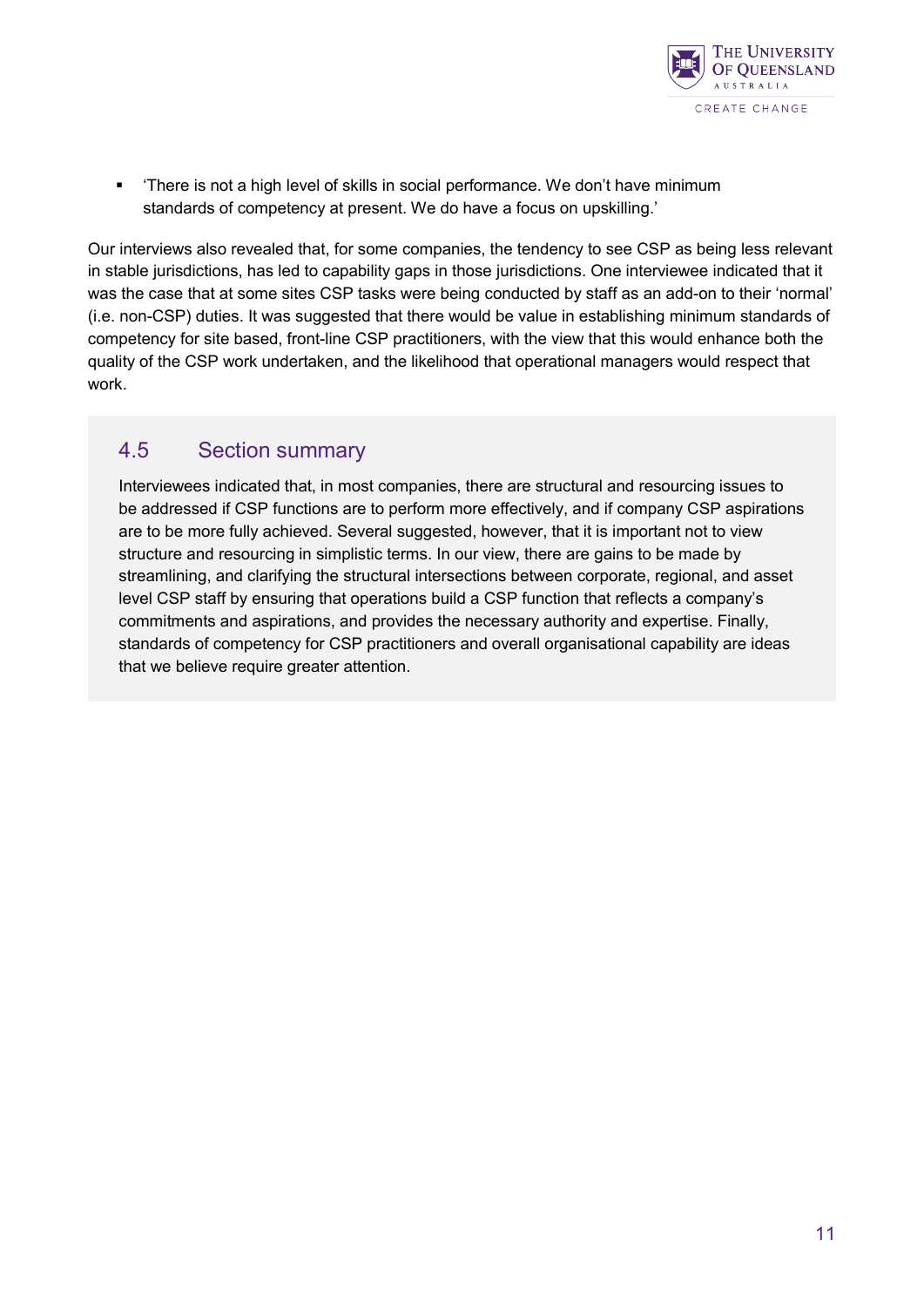

# <span id="page-15-0"></span>5. How is CSP integrated into the company decisionmaking?

In addition to considering how CSP is conceptualised and structured within mining companies, our study was directed towards understanding the extent to which CSP considerations are integrated into company decision making. Accordingly, we asked interviewees to describe:

- the nature and extent of board and senior executive engagement with CSP
- the incorporation of CSP issues and priorities into business investment decision making
- the nature and adequacy of CSP-related information, and how this information was utilised by the business
- how CSP-related performance was measured, and whether there were substantive processes for dealing with non-compliance with company CSP 'requirements'
- the extent to which CSP risks were incorporated into company risk management frameworks.

More generally, we sought to obtain interviewees' assessments of the degree to which CSP considerations played an influential role within their companies.

#### <span id="page-15-1"></span>5.1 Board engagement with CSP

All our participating companies have board sustainability committees (or equivalent) that consider sustainability matters. In several cases interviewees observed that it was these committees and/or the board chair who had played a critical role in highlighting, in general terms, the importance of sustainable development. Nevertheless, almost all interviewees indicated that board engagement with CSP could, and should, be more substantive.

In most cases, the information provided by the CSP function to board committees focusses on incidents, grievances, and progress against scorecards. This information is also generally collated within broader sustainability updates. For more than half of all interviewees, the nature of the material provided to the board was not conducive to facilitating discussion on CSP, and its integration into business decision making (or, as indicated earlier in this paper, to delineating the scope and purpose of company CSP activities). Interviewees suggest that both briefings to boards and discussion at board level tend to position CSP as an area separate to "core" business concerns and, in some cases, separate, or secondary, to 'mainstream' sustainability topics such as biodiversity and climate change. Notwithstanding this, some interviewees did indicate that their board of directors were endeavouring to broaden and deepen their consideration of CSP matters:

- 'At each committee meeting, one of the business units will make a presentation on a sustainability topic. The discussion is generally high quality.'
- 'Increasingly they are talking about long term engagement with indigenous groups at senior executive and board level.'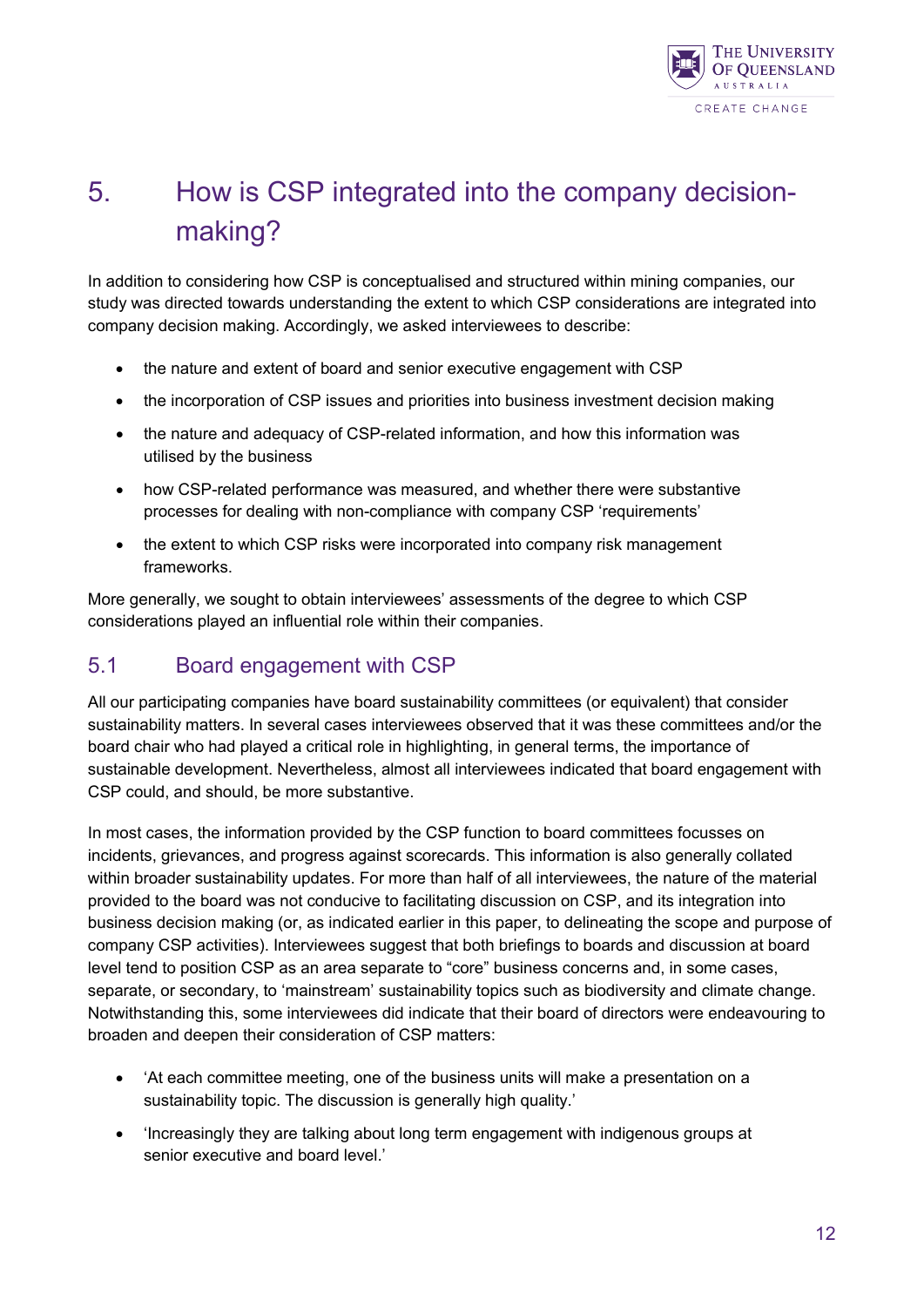

• 'They are engaging [with CSP] through the vehicle of the new sustainability strategy. But it is an imperfect strategy.'

Several interviewees indicated that board engagement with CSP was hampered by a lack of understanding of the scope of these issues and, sometimes, an unwillingness to reflect on previous performance. The lack of willingness to understand that past legacies are relevant to present day CSP performance was a frustration for around a third of all interviewees:

- 'They are not as mature on the techniques of social performance as I'd like them to be, but they do have the motivation.'
- 'At board level there is a significant lack of technical understanding of CSP. They've been sheltered from resettlement and conflict, and the sharper, and more challenging approaches to indigenous rights. Educating them [on what is needed to improve performance] is a work in progress.'
- 'At board level there is [still] a lack of desire to hear about what was done poorly in the past.'

Discussions with interviewees indicated that approaches to briefing boards and committees on CSP vary significantly between organisations. In a few cases senior staff with CSP responsibilities regularly attend board committee meetings, provide updates, and respond directly to questioning. In other companies, the CSP function's engagement with the board is limited to provision of written material. Several interviewees expressed frustration that, in the absence of direct interaction with the board, they found it difficult to gauge the extent to which critical CSP matters were being considered and understood.

#### <span id="page-16-0"></span>5.2 Senior executive engagement with CSP

Around three-quarters of all interviewees called for greater in-depth discussion of CSP matters at the ELT level. There was some empathy for the difficulties faced by ELTs in attempting to integrate general, 'aspirational' CSP goals into businesses firmly oriented towards profitability, production and operational excellence. In many instances, the lack of clarity around the scope and purpose of CSP activities, combined with day-to-day business pressures, was viewed as pushing CSP to the sidelines, rather than into the mainstream business. Interviewees commonly described situations where their ELTs would "tick off" on CSP, rather than fully engage:

- 'There are still no in-depth conversations.'
- 'They talk about complaints, grievances, close out of actions, progress against targets.'
- 'They don't really understand or consider the extent of the role that other functions e.g. human resources – have in delivering community and social performance.'
- 'There are no high-level social performance discussions going on in the executive team<sup>'</sup>

One interviewee did indicate that their ELT was grappling with whether their sustainability strategy is separate to the business strategy, or linked. This was an active, continuing, discussion at senior leadership level within this company. In other companies, senior leaders were beginning to debate and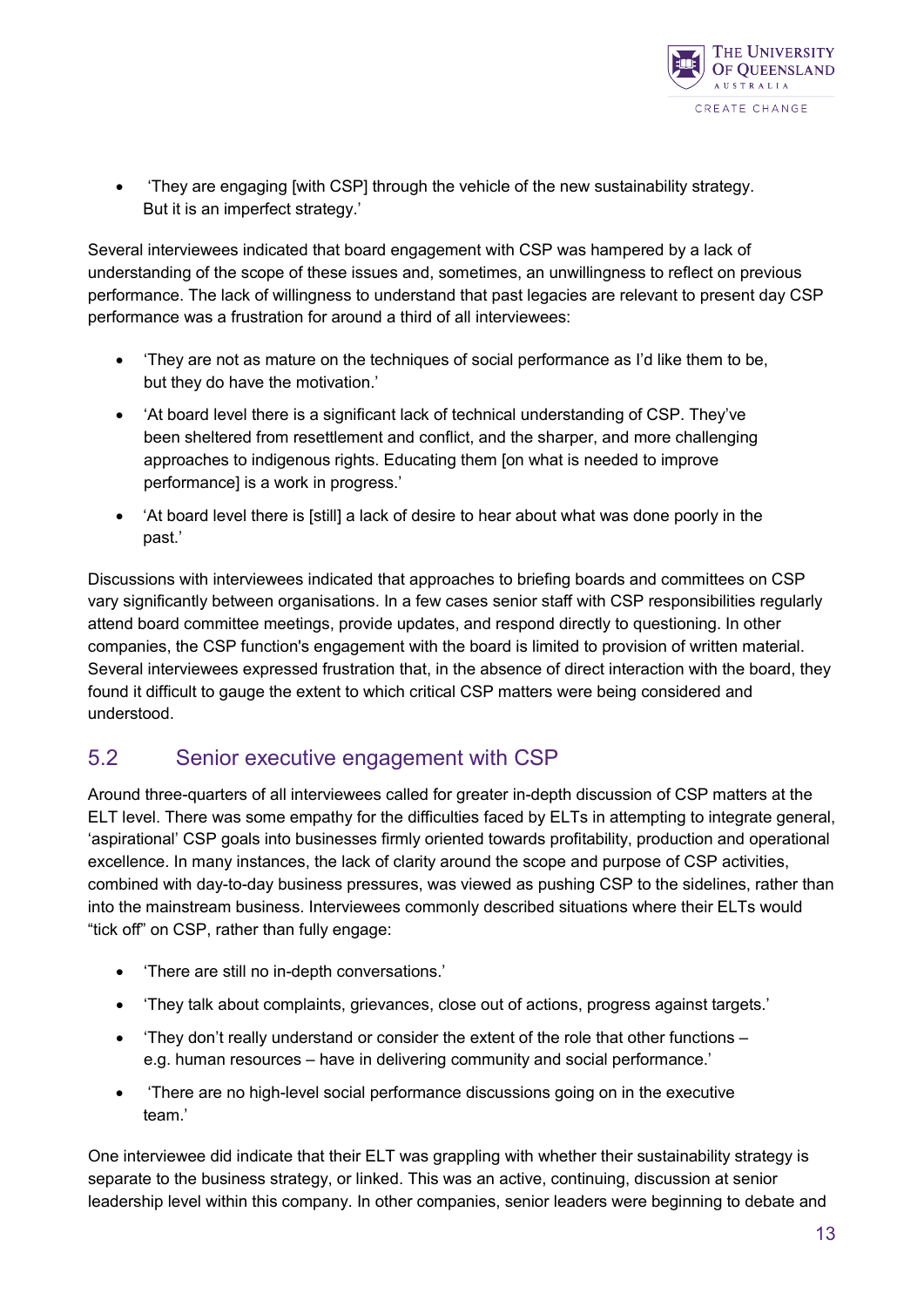

discuss what [CSP] performance indicators might be. At the other extreme, one company's ELT considered that CSP had failed if the ELT had to spend *any* substantive time discussing CSP matters.

#### <span id="page-17-0"></span>5.3 CSP and investment decisions

All participating companies have mechanisms in place to enable CSP issues to be evaluated as part of project development decisions or acquisitions. For new projects, most companies utilise some form of 'stage-gate' process, wherein CSP and other issues (e.g. environmental factors) are considered before decisions are made to move to another project developmental stage. As currently conceptualised, the mechanisms were described as weighted towards identification of risks to the business, rather than the risks to communities. Harm to people (beyond the workforce) was not explicitly identified as a core consideration in most stage-gate processes. In addition, there is little indication that existing mechanisms take account of the goal of leaving a 'positive legacy' at the end of project life and beyond.

Across our sample, the construction and implementation of the stage-gate mechanism varies. In some instances, CSP risks are ranked, and management options identified, before a project proceeds to the next assessment level. In others, 'endorsement' by a senior person with CSP accountabilities is required before a project can pass through the stage-gate. If that endorsement is not forthcoming, the issue must be escalated to the ELT, with any subsequent decision to proceed requiring CEO agreement, and reporting to the board.

While around half of our interviewees expressed satisfaction with the extent to which CSP factors were considered in project investment decision making, others saw their current system as 'operating imperfectly':

- 'It has been very ad-hoc as to when the function was brought in and we have often found out about something at the last minute.'
- 'The consideration is not always as sophisticated as it should be we are not always having conversations about the optimum solution. It is more about overcoming the short-term 'constraints' posed by social issues.'
- 'Certain social performance professionals are more highly regard[ed], and more influential, than others [in project development decisions].'
- We still see unnecessary cost deferral in the stage gate process. This exacerbates social risk and leads to cost accumulating over the lifecycle. One example is to delay studies in a licence area, so there is no basis upon which to develop strategies to deter opportunistic in-migration. We are failing to account for the risks and costs of relocation.

We sought to understand the nature and extent of consideration of CSP issues during major acquisitions. Several interviewees indicated that their companies had 'learnt lessons' from previous purchases of projects without sufficient consideration of community and social performance risks and legacies. Most indicated that CSP functional staff were now involved in reviewing both country entry, and potential acquisitions. Again, the nature of this involvement, and the degree of scrutiny varied. Three of our interviewees described the role of the CSP function in acquisitions as being less formalised than is the case with project development. Companies took different approaches to "vetting"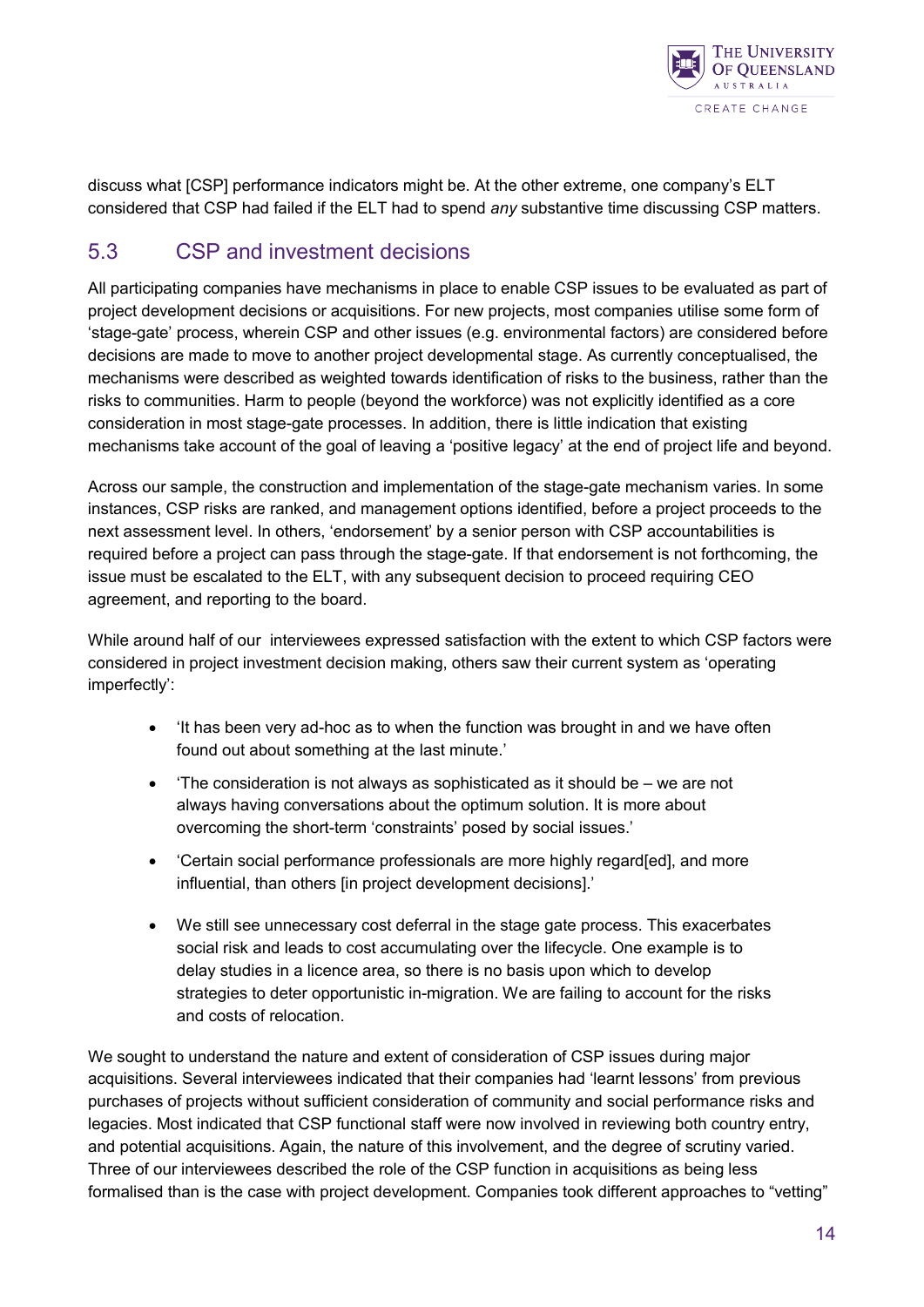

of potential joint venture partners on the basis of CSP. Those who themselves "ground truthed" the local context by visiting the site when considering an acquisition, also applied this approach to the consideration of joint venturers. Some interviewees indicated that the role of the CSP function in joint venture decision making was less clearly defined than it was in the case of either a project development or an acquisition.

Interviewees had different views about whether or not a CSP-related issue could prevent an acquisition, or agreement on a joint venture arrangement. One interviewee was able to describe a circumstance in which documented concerns about two "show stopper" CSP issues, combined with energetic opposition from the senior executive with CSP accountabilities, led to an ELT decision to reject an otherwise attractive acquisition. Several other interviewees could point to examples where a combination of CSP and other factors had influenced the decision to reject a purchase. Another interviewee emphasised the importance of having CSP involved in acquisition processes, not simply to find fatal flaws and reject an acquisition, but to identify issues and determine whether issues are remediable and the cost involved in doing so. This interviewee explained that on many occasions, CSP involvement in due diligence for acquisition was able to secure resources to positively influence the situation on the ground following acquisition. The majority view, however, was that 'if a project came along with only social performance fatal flaws, [the business] would probably still go ahead with it.' In other words, fatal flaws in social performance are not seen as fatal flaws from a business perspective.

Two of our interviewees pointed out that the most senior person with CSP accountabilities was also a member of the executive group charged with making investment decisions. This situation was described as 'powerful'. It was suggested that having a senior executive with insight into CSP issues was as significant as having CSP practitioner involvement in the formal assessment processes.

#### <span id="page-18-0"></span>5.4 CSP and resource planning

Several interviewees raised concerns that CSP considerations were yet to be fully integrated into resource planning and allocation. One interviewee indicated that, despite recent efforts, 'there isn't always the recognition of the social impacts of leaving a site with tailings dams, or waste rock, or resettlement.' While resourcing was not a focus of discussion during interviews, interviewees observed significant incongruences across their business. This is an important area for future enquiry.

#### <span id="page-18-1"></span>5.5 Knowledge and information management

Interviewees revealed widespread discomfort with the collection and analysis of CSP-related data and other information. Interviewees identified deficiencies in data collection at site level, in the categorisation of data, and in the extent to which data was being effectively assessed to build knowledge of underlying issues and past trends. There was concern that a narrow focus on incidents, grievances and activity data would not provide the basis for modelling, projection or robust analysis of the social context, and the degree to which the operation contributes to or disrupt that context:

- 'Where I have the lowest confidence is in the information space. A lot of the information [coming from sites] is incident, or culture survey–based.'
- 'We are not obtaining any sort of granular information from sites.'
- 'I can't tell at any point how the sites are going with their commitments.'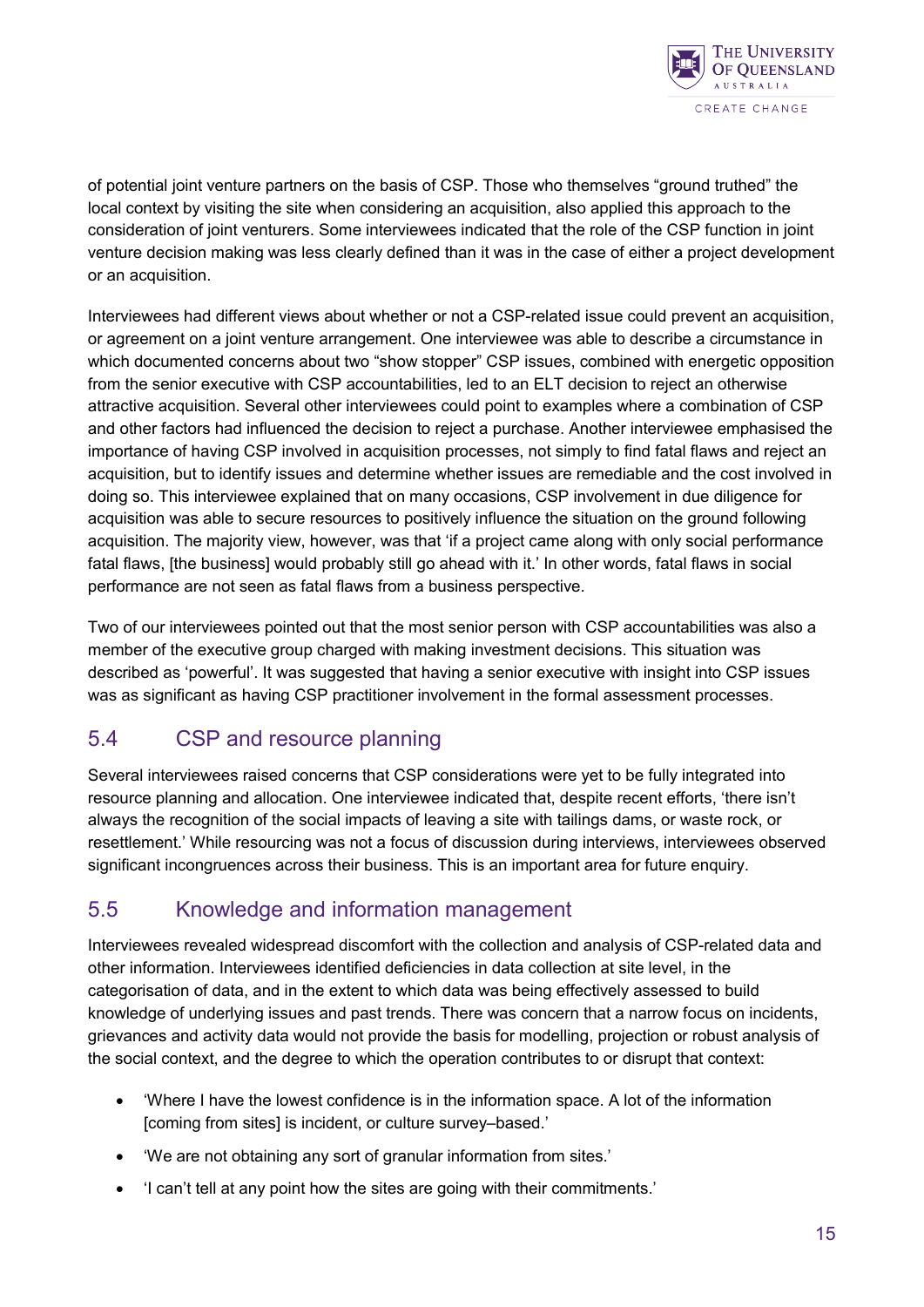

- 'There is little in the way of provision of substantive insights as to on-the-ground challenges.'
- 'The core activity we need to do more of, and report on, is proper stakeholder mapping.'
- 'Sometimes there is lack of visibility on the challenges at sites.'

Interviewees also indicated that, typically, responsibilities for data collection, entry and reporting are 'given to the lowest person on the totem pole'. One interviewee described a lack of accuracy in descriptions and categorisations used at site level, and expressed a data confidence level of 'around 20 percent'. Others simply said that their satisfaction with the knowledge and data being generated at the asset level quality was 'incredibly low'.

More than three-quarters of our interviewees indicated that data entry was not routinely followed up by an analysis of that data at the site, regional or corporate level. Instead, it was more common for interviewees (who primarily occupied corporate roles) to use the data as an entry point for conversations with asset-based CSP practitioners about site-based issues and trends. It was these discussions, rather than the data collected, that provided assurance to interviewees that they were informed about CSP issues at sites, and which influenced the upwards reporting of CSP issues within the business:

- 'The monthly scorecard is currently largely based on phone calls to sites.'
- 'I have 80/20 confidence on the centre knowing what we need to know based on our relationships [with the regions] but without those relationships it would be only 30 percent confidence.'
- 'I call the assets very regularly, and we have a community of practice session monthly. I have low confidence in the data but a high level of confidence in the people.'
- 'I am confident about gaining the information from the sites that I need to allow me to understand what is working. I have this because of my relationships with sites.'

In the main, interviewees saw the current situation as sub-optimal. They also recognised that it poses risk for both companies and communities. Identification of underlying issues with substantive consequences is currently heavily dependent on the expertise of individuals. Without a requirement that non-incident based data must be collected, collated, and analysed in a systematic way, offsite CSP executives will always be 'plugging information gaps' rather than concentrating their attention on analysing and discussing the implications of data and information received.

#### <span id="page-19-0"></span>5.6 Measuring the effectiveness of CSP efforts

Several interviewees indicated that company thinking on how best to measure the 'effectiveness' of CSP remained in its infancy. Current measures typically fell into three categories: measures of company activity and inputs, such as the level of spending on community development; measures of community discontent, such as the number of grievances reported; or community perceptions, presented in traffic light systems of positive to negative. It was suggested that on their own, these approaches fail to highlight underlying CSP concerns, and provide insufficient context for understanding issues and challenges for communities over the longer term.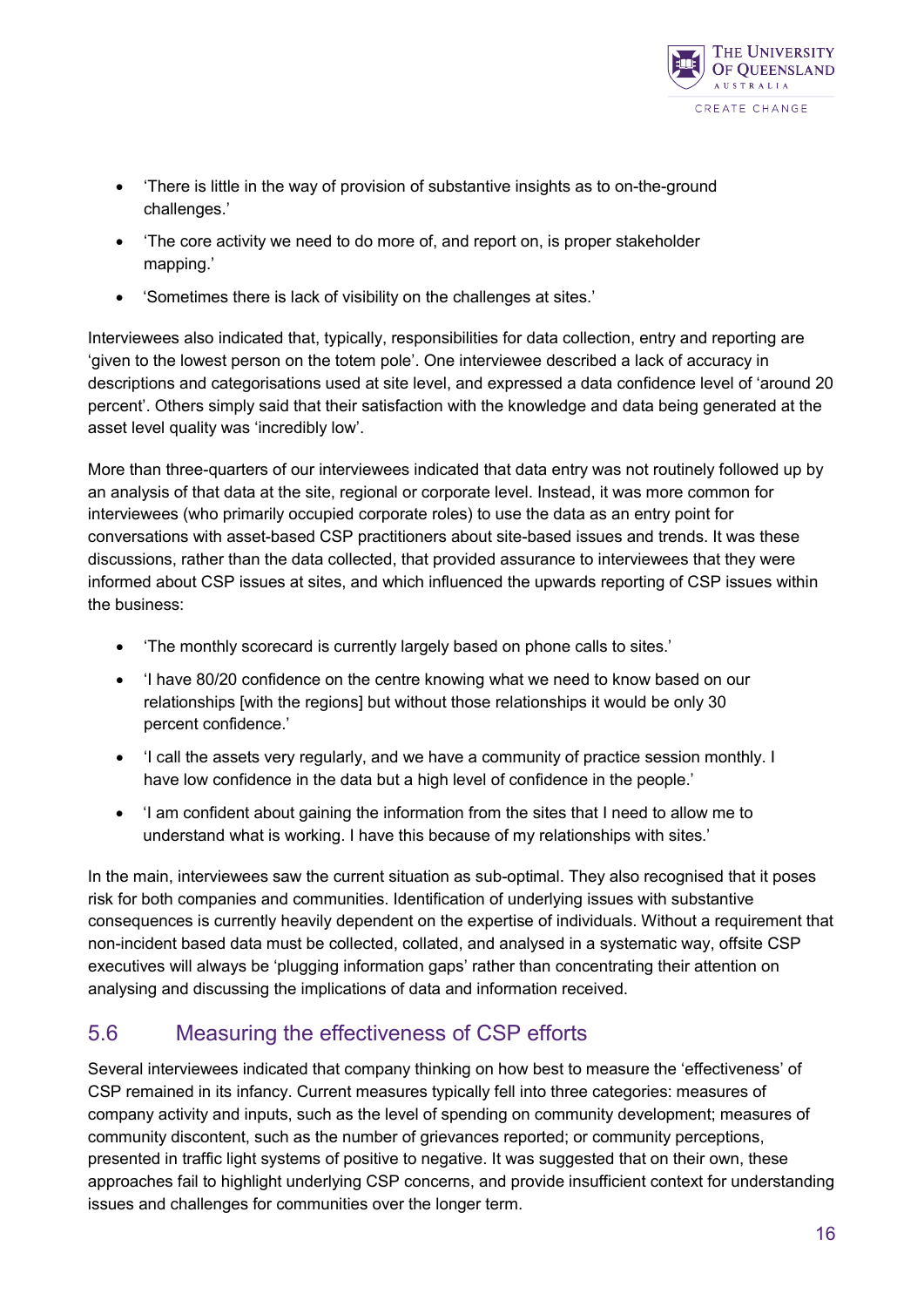

#### <span id="page-20-0"></span>5.7 CSP and consequence management

Interviewees suggested that developing and embedding mechanisms to deal with poor CSP performance is another aspect requiring further consideration. We take the view that without there being consequences for those operations and operational staff who fail to prioritise or implement CSP requirements, CSP will continue to be seen as an ancillary, rather than fundamental component of the business's performance.

Around three quarters of our interviewees indicated that, in the absence of there being monetary, promotional, or disciplinary consequences for inadequate CSP, they utilised informal approaches to 'encourage' operational staff to change their systems or behaviours. While some interviewees saw this as sufficient in many circumstances, others expressed frustration at their inability to change the practices of more intransigent operational staff:

- 'I was trying to get a general manager to take social performance issues seriously. He would not do it. There was no way to make him.'
- 'We use exposure of poor performance at senior executive levels to push them to get better. People hate being at the bottom of the league table. Competitiveness is a key driver for better social performance.'
- 'We have had an issue at one site on resettlement. It was poorly managed. I wasn't getting any traction with the site or senior management. I commissioned an audit by an independent auditor to show the state of resettlement. I did it for two sites. One showed green, and one showed red. It had the desired effect when the results were reflected back to the sites.'
- 'We had a situation where an audit found quite a few significant flaws. I escalated concerns when they weren't taken seriously, but it took longer than I felt comfortable with to address the issues, and a lot of repeat work, before the site team finally gelled.'
- 'We have one business unit that perpetually fails to deliver on their social performance requirements. We have discussions about it.'
- 'When I raise concerns as to the state of social performance I get a variable response.'

These informal approaches were ineffective when heads of business units failed to adequately prioritise CSP. One third of our interviewees provided examples where, despite stated company priorities and better approaches in other parts of the organisation, individual business unit heads had utilised their senior CSP staff almost solely to protect company reputation, or resolve disputes once they had escalated to the point that they may be damaging for the company. Interviewees explained that business unit leaders whose assets were otherwise performing from a production and safety perspective were unlikely to be pushed too hard by company CEOs to fully comply with CSP requirements. In that environment, it was difficult for CSP functional leads to influence change within the business unit.

Several interviewees indicated that their companies had either introduced social performance key performance indicators (KPIs) for general managers, or that they were considering doing so. Companies who had already applied CSP-related KPIs for general managers had linked performance against KPIs to bonuses. Interviewees expressed concern, however, as to whether these KPIs were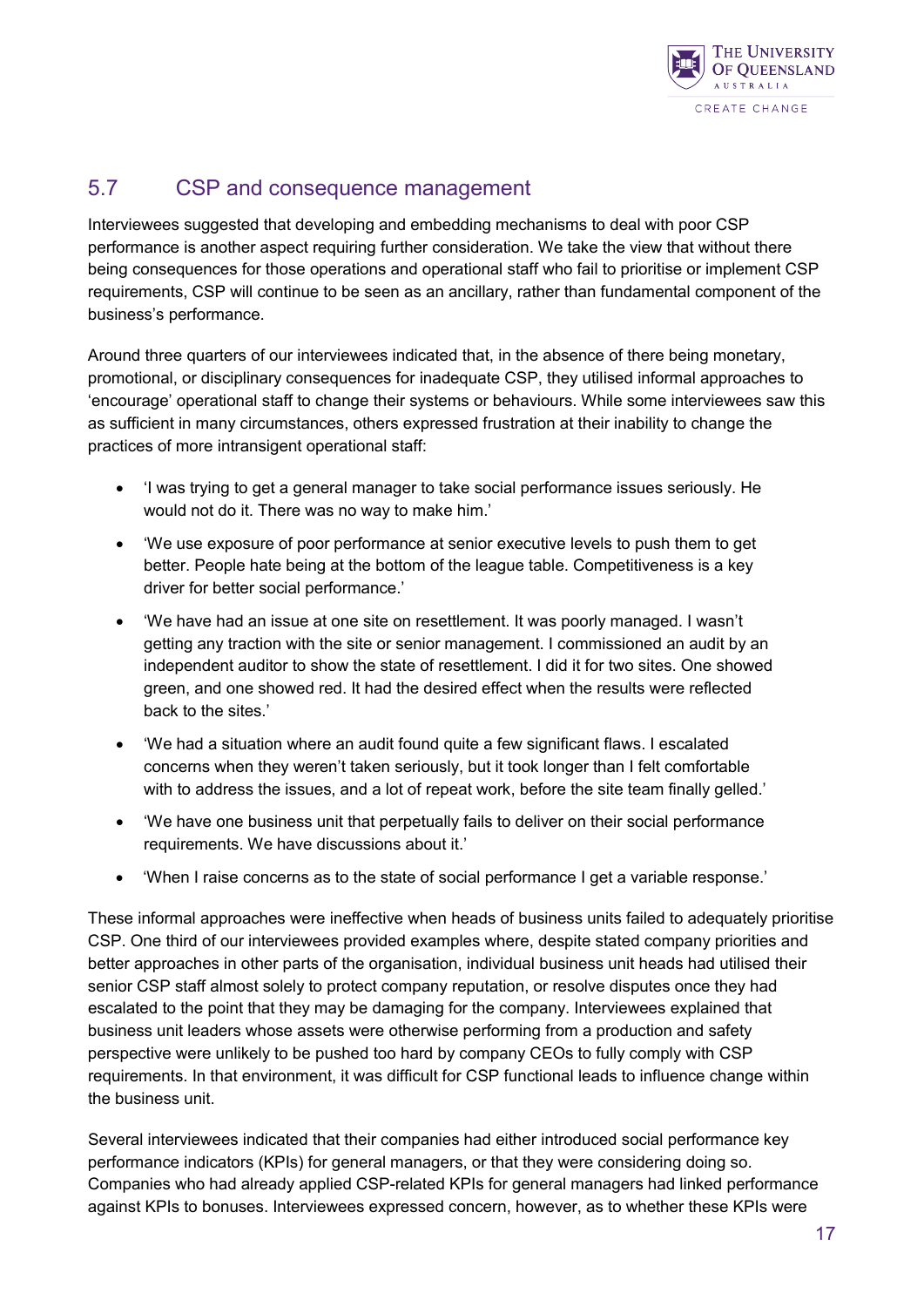

likely to ensure that operational leaders fully engaged with their CSP accountabilities. Measuring general managers on numbers of community complaints was generally seen as a partial rather than a comprehensive step towards CSP-related consequence management. There was also concern that, as currently constructed, some KPIs could lead to misdirected effort and unintended consequences over the longer term. One interviewee indicated that leaders were being assessed on 'crude numbers' and point-in-time measures, rather than encouraging a longer-term focus.

Given that the introduction of CSP-related KPIs for operational leaders is in its infancy, interviewees were not able to recall an instance where an operational leader had been penalised for failure to meet one of those KPIs.

#### <span id="page-21-0"></span>5.8 Risk management

Many of our interviewees highlighted recent efforts within their companies to integrate identification of social risks into their organisation's broader risk management framework. These interviewees generally acknowledged that these efforts were at an early stage. Some indicated that there remained a predominant focus on identification of shorter-term, rather than longer-term, issues. Others advised that while they had confidence that social risks were identified, there was less clarity about the control measures being applied to avoid, mitigate and manage those risks. In addition, while other risks (for example, safety and health) were now seen as matters for the whole of an operation or business unit to respond to, around half of all interviewees indicated that CSP risks tended to be perceived as matters solely for CSP practitioners to address.

#### <span id="page-21-1"></span>5.9 Section summary

There is substantive room for improvement in how CSP aspirations are operationalised within companies. There are opportunities, for example, to introduce effective regimes for measuring the impact of CSP activities, and for managing the consequences of inadequate CSP performance. For some companies, measuring the effectiveness of CSP activities may require clearer articulation of the purpose of those activities, and additional data collection and analysis about mining-induced risks and impacts to communities. Similarly, improved consequence management for inadequate CSP performance may require additional clarity on structure and accountabilities, as well as better role definition, to make clear who is responsible for what component of CSP performance.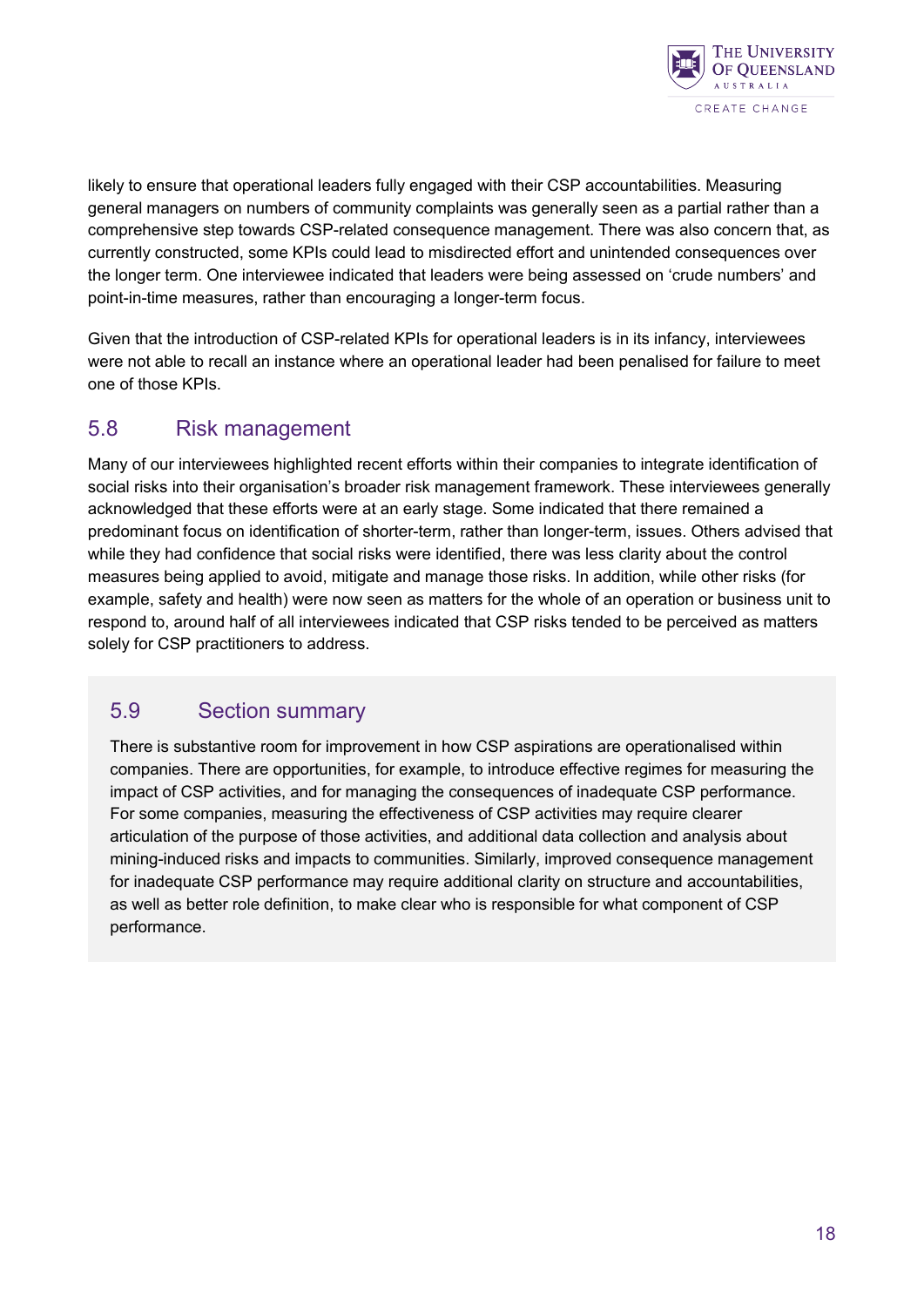

# <span id="page-22-0"></span>6. Concluding remark

This paper provides a "snapshot" of how global mining companies are configured to achieve social performance. Interviewees suggest that while senior levels of the organisation are generally motivated to leave a positive legacy, the scope and purpose of the CSP function is unclear. It is difficult therefore to assess whether CSP functions are "fit for purpose" and whether the accompanying organisational structures, commitments, strategies, resourcing, and capabilities reflect an organisation's purpose and preferred end-state.

Determining and declaring a well thought through, nuanced, meaningful purpose for CSP that is more than a "slogan" will enable a more complete assessment of the organising logic being applied by global mining companies. An alternative approach to assessing this logic is to take CSP practice as a "proxy" for how a company meets its social performance objectives. Previous research suggests that, as a proxy, CSP remains peripheral to core business, focussed on short-term risk to business, and largely geared towards site-based targets. If companies are to overcome that pattern and organise in ways that enable social performance, then purpose becomes a critical step towards that goal.

Without clarity of purpose, companies run the risk of applying an "offset" philosophy to their CSP work. This involves creating harms in one area, and then attempting to counter it by performing good deeds in another area. Contemporary standards require companies to avoid creating harm independently of the positive opportunities they generate for communities. In doing so, companies must balance the dynamic interplay between downside risks and upside opportunities, and organise themselves so that they can service both streams of work simultaneously.

The study highlights a range of factors to consider in organising for social performance. These include:

- Deeper engagement by board and senior executives about the purpose and scope of CSP activities
- Businesses leaders that focus on both long and short term CSP risks.
- Operations that focus on outbound and inbound risk i.e. consideration risks to people and projects.
- Senior and capable CSP experts in the organisational hierarchy with power and authority to counter "business as usual".
- A commitment to understanding downside risks to communities and to avoiding, minimising and managing these risks.
- A commitment to understanding the potential for positive development impact that is not completely de-linked from mining-induced risk.
- Willingness to resource the CSP function to build knowledge, systems and capability, throughout the mine life cycle.
- A focus on integration of CSP into the work of the business as a whole where CSP has a genuine ability to influence.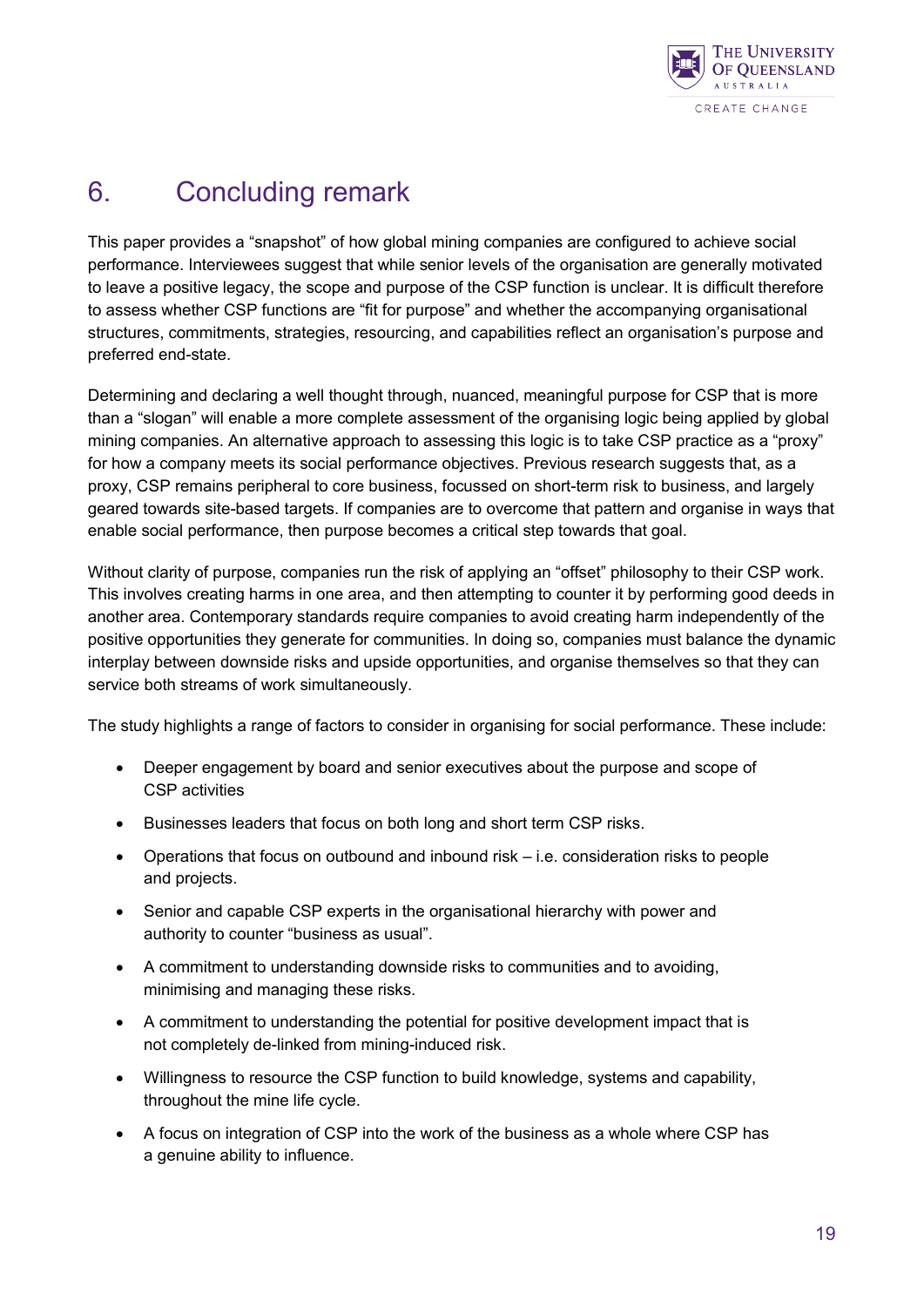

• Clarity on CSP standards and expectations, including appropriate targets and incentives for CSP throughout the business.

This study highlights ways in which companies can take action to ensure their CSP investment leads to significant gains for both companies and communities. Attending to these matters has the potential to reposition investment in CSP as a game-changer for the industry.